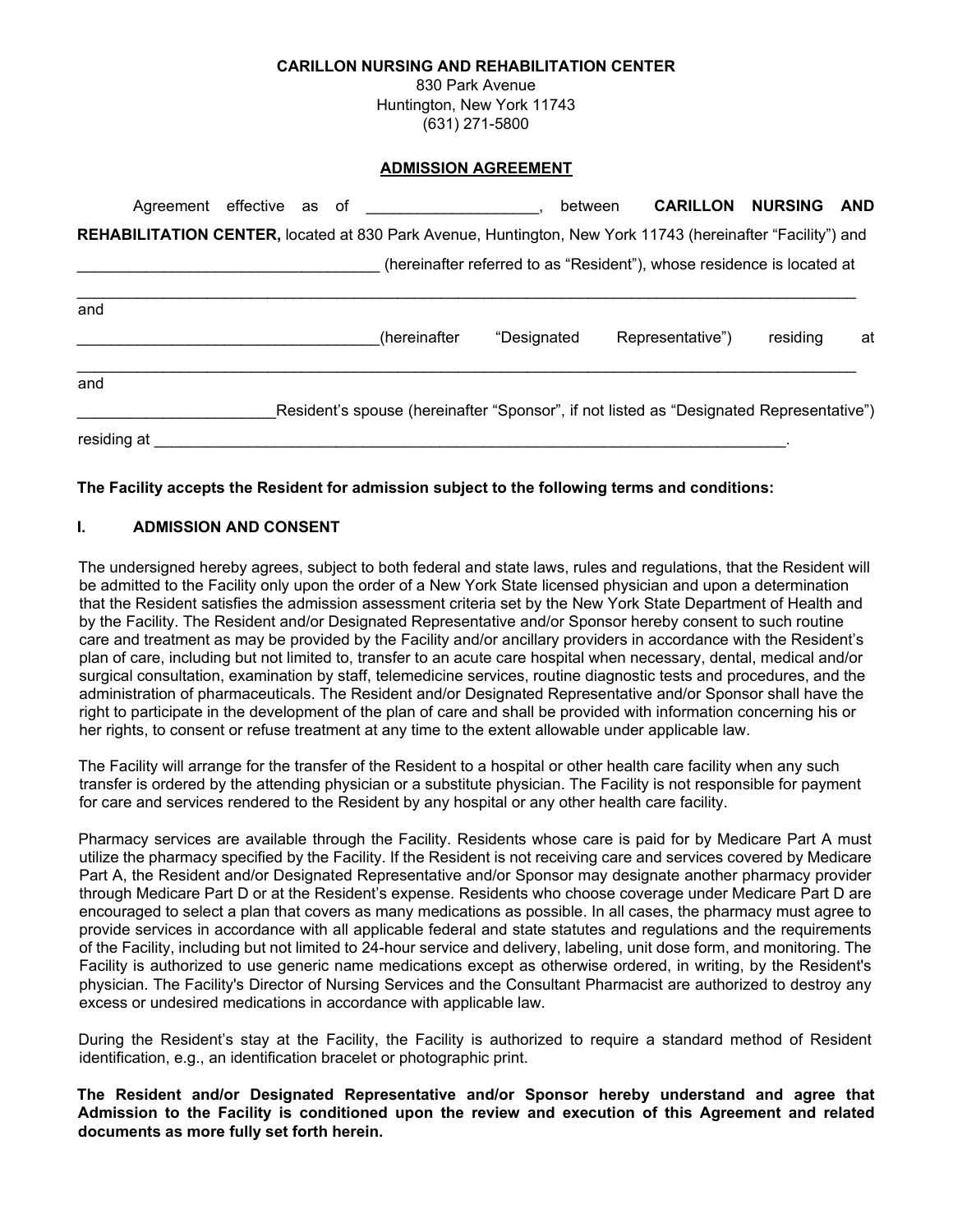### **II. MUTUAL CONSIDERATION OF PARTIES**

The Facility agrees to provide all basic (routine) services to the Resident, as well as either provide or arrange for available ancillary services, which the Resident requires. Attachment "A" lists the routine, ancillary and additional services provided and/or arranged for by the Facility. A list of private pay charges for certain ancillary and other available services is attached to this Agreement and included in your admission package.

The Resident and/or Designated Representative and/or Sponsor understand and agree that the Facility's acceptance of the Resident is based on the Resident's and/or Designated Representative's and/or Sponsor's representation that the Resident has resources, insurance coverage and/or is eligible for government benefits (including Medicare and/or Medicaid) to cover the cost of care at the Facility. Furthermore, the Resident and/or Designated Representative and/or Sponsor agree to take all necessary steps to ensure that the Facility and its associated providers receive payment from these and/or other available sources consistent with this Agreement. The Resident and/or Designated Representative and/or Sponsor may be required to file an application for admission, make full and complete disclosure to the Facility of all income (including Social Security, pension and other periodic receipts), assets, insurance coverage and any other resources available to the Resident that could be available to pay for the cost of care and provide a certification regarding the full and complete disclosure of all financial resources, all of which the Facility will rely upon in accepting the Resident for admission. We also require proof of U.S. citizenship.

**The Resident and/or Designated Representative and/or Sponsor agree to comply with all applicable policies, procedures, re**gulations and rules of the Facility.

# **III. ANTICIPATED SERVICES**

It is anticipated that the Resident will initially require the following level of care (should the Resident's condition and level of care needs change, such change will be noted in the Resident's medical record):

**\_\_\_\_\_** Sub-Acute Care\*: [Check one of the following: **\_\_\_\_\_** Medically Complex **\_\_\_\_\_** Rehabilitation]

**\_\_\_\_\_** Long Term Care

**\_\_\_\_\_** Hospice Care

**\_\_\_\_\_** Other \_\_\_\_\_\_\_\_\_\_\_\_\_\_\_\_\_\_\_\_\_\_

\*CARILLON NURSING AND REHABILITATION CENTER defines sub-acute care as goal-oriented, comprehensive, inpatient care designed for an individual who has an acute illness, injury, or exacerbation of a disease process and who intends to be discharged to the community. It is generally rendered at the Facility immediately after, or instead of, acute hospitalization. Sub-acute care lasts for a limited time or until a condition is stabilized or a predetermined treatment course is completed.

Residents admitted for sub-acute care services are admitted with the expectation that, unless continued placement in the Facility is medically appropriate, they will be discharged once sub-acute services are no longer required. It is the mutual objective of the Resident and the Facility that the Resident returns to his/her home or a less restrictive setting, if appropriate. The Resident and/or his/her Designated Representative and/or Sponsor agree to facilitate discharge as soon as medically appropriate, and hereby represent and agree that they will work with the Facility staff to secure an appropriate and timely discharge.

**In the event Resident is admitted for sub-acute services and subsequently, by virtue of his or her health condition, requires long-term care placement, an intra-facility room change or transfer to a more appropriate setting may be necessary. Any such room change shall be carried out in accordance with applicable law and the Facility's policies and procedures.**

# **IV. FINANCIAL ARRANGEMENTS**

By entering into this Agreement, the Resident and/or Designated Representative and/or Sponsor understand and agree to the payment obligations set forth herein: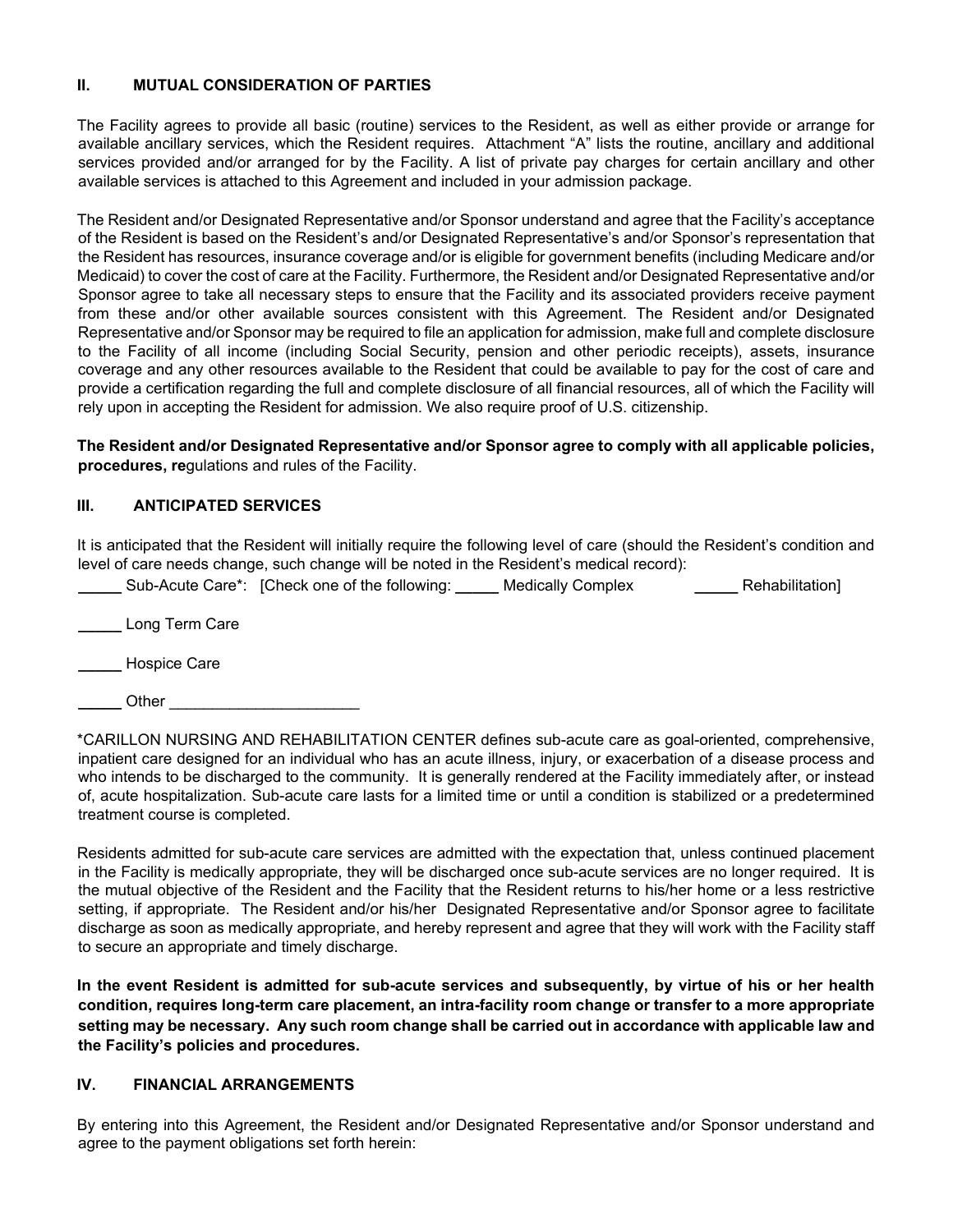#### **(a) Obligation of Resident and/or Designated Representative and/or Sponsor**

The Resident and/or Designated Representative and/or Sponsor shall ensure that the Resident has a continuous payment source and/or shall pay the Facility on a private pay basis, with private insurance, and/or by means of a third party government payor, such as Medicare or Medicaid. A Resident's obligation to guarantee payment is personal and limited to the extent of his/her finances, and, consistent with applicable laws, rules and regulations, to the extent of his/her spouse's income and resources as well. The Designated Representative is responsible for providing payment from the Resident's income and resources to the extent he/she has access to such income and resources without the Designated Representative incurring personal financial liability. By signing this Agreement, however, the Designated Representative personally guarantees a continuity of payment from the Resident's funds to which he/she has access or control and agrees to arrange for third-party payment, if necessary, to meet the Resident's cost of care. Unless the Designated Representative is also the resident's spouse or Sponsor, the Designated Representative is not obligated to pay for the cost of the Resident's care from his/her own funds, except to the extent of his/her breach of this Agreement. A Sponsor, usually the Resident's spouse, as defined pursuant to 10 NYCRR §415.2, is "the agency or the person or persons, other than the resident, responsible in whole or in part for the financial support of the Resident, including the costs of care in the Facility." The Resident, Designated Representative and/or Sponsor agree to provide or arrange for payment for any portion or all of the applicable private pay room and board rate, the ancillary charges incurred for services not covered by third party payors and/or any required deductibles, co-insurance or monthly income budgeted by the Medicaid program (NAMI) and may be responsible to the Facility for the damages arising from his/her breach of this Agreement. Payment to the Facility shall be made on a monthly basis as billed.

If the Resident has no third party coverage or if the Resident remains in the Facility after any such coverage terminates because it is deemed no longer "medically necessary" or for any other reason consistent with applicable law, the Resident, Designated Representative and/or Sponsor agree to pay or arrange payment for the private pay room and board rate and the ancillary charges incurred until discharge or until another source of coverage becomes available in accordance with applicable Federal and State laws and regulations. The Facility will notify the Resident, Designated Representative and/or Sponsor of a third-party payor's discontinuation of coverage.

**The execution of this Agreement by the Designated Representative and/or Sponsor cannot, and shall not, serve as a third-party guarantee of payment in violation of applicable law and regulation. Notwithstanding the foregoing, the Designated Representative and/or Sponsor will be held personally responsible and liable for a breach of his/her actions or omissions under the terms of this Agreement which actions or omissions have caused and/or contributed to non-payment of the Facility's fees. Such actions or omissions constituting a breach of this Agreement include, but are not limited to, the following: (i) failing to utilize the Resident's funds to pay for the Resident's care at the Facility when the Designated Representative and/or Sponsor has control over the Resident's funds through a Power-of-Attorney, access to joint accounts and/or the like; (ii) misappropriation, diversion and/or transfer(s) of the Resident's funds which result in the Resident having insufficient private resources to pay for the cost of the Resident's care and/or in being ineligible to receive third-party benefits (i.e., Medicaid); (iii) failure to remit the Resident's social security and/or pension income to the Facility; (iv) failure to provide requested information and/or documentation to the Facility or to third-party payor(s), such as an insurer or Medicaid; and/or (v) the provision of false, misleading or incomplete information and/or documentation, regarding matters including, but not limited to, the Resident's financial resources, citizenship or immigration status, and/or third-party insurance coverage, to the extent that the Facility relies on such information and/or documentation to its detriment. Any failure of the Designated Representative and/or Sponsor to use the Resident's funds in accordance with the terms of this Agreement will constitute a breach of contract on the part of the Designated Representative and/or Sponsor.** 

The Resident and Designated Representative and Sponsor each separately warrant that he/she has disclosed to the Facility the identity of all individuals with legal access to the Resident's income or resources. The Designated Representative and Sponsor, as Financial Agent of the Resident, shall be required to execute the Financial Agent Agreement attached as Exhibit 2.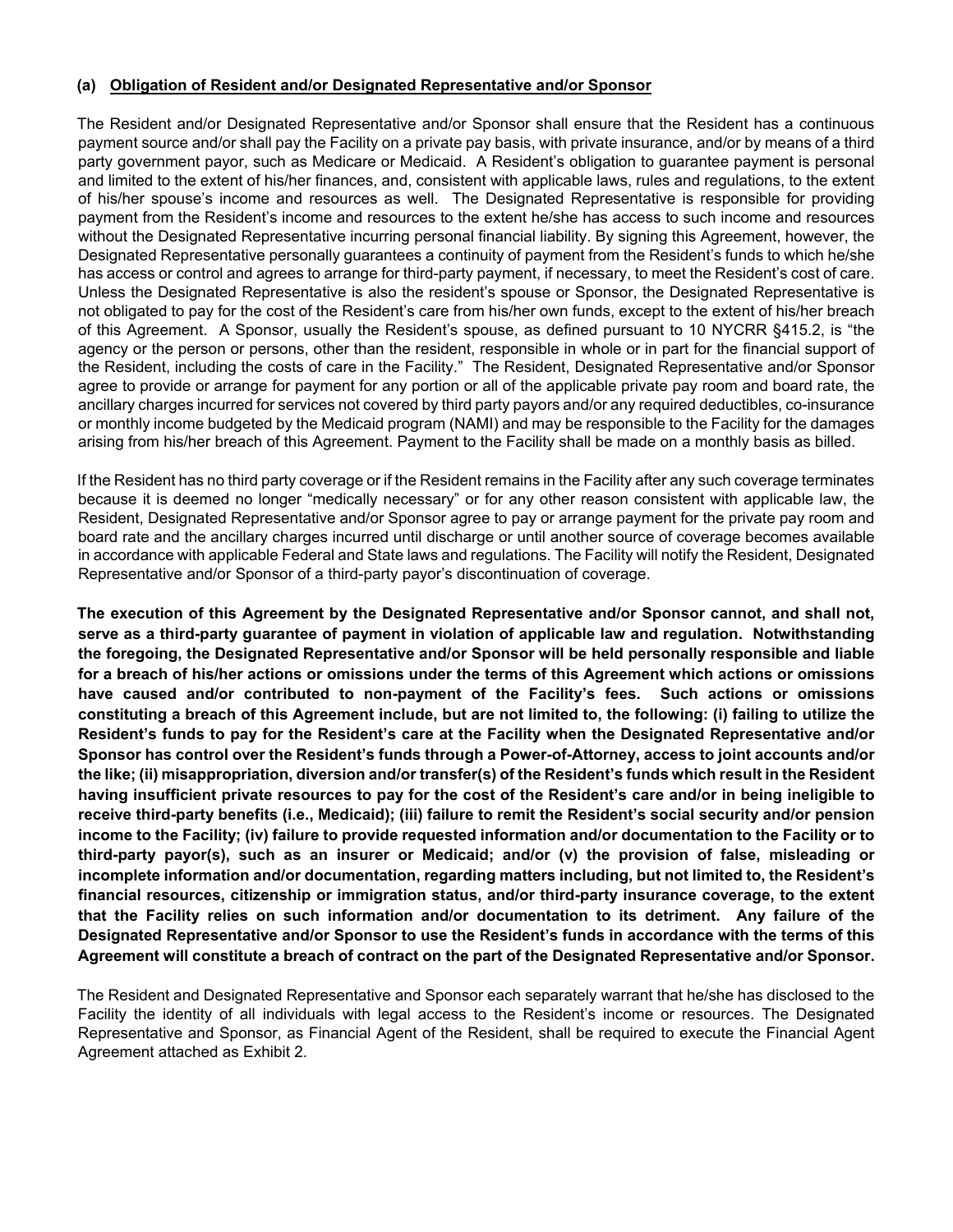### **(b) Anticipated Payor**

The Resident and/or Designated Representative and/or Sponsor represent to the Facility that it is anticipated that the cost of the Resident's care will be paid in whole or in part by (check all that apply, including both primary and secondary payors):

| Medicare                                                                                 |      | Medicaid                    |          |      |    | <b>Veteran's Administration Benefits</b> |
|------------------------------------------------------------------------------------------|------|-----------------------------|----------|------|----|------------------------------------------|
| <b>Private Payment</b>                                                                   |      | No Fault Insurance Benefits |          |      |    | <b>Worker's Compensation Benefits</b>    |
| Managed                                                                                  | Care | Organization:               | (Specify | Name | оf | Organization):                           |
| Other private insurance: (Specify Name of Insurance Company):<br>Other (Please Specify): |      |                             |          |      |    |                                          |

**The Resident and/or the Designated Representative and/or Sponsor agree to provide the Facility with all relevant information and documentation regarding all potential third party payors including, but not limited to, all documentation required under State or Federal Law to verify eligibility for Medicare or Medicaid. The Resident and/or the Designated Representative and/or Sponsor understand that if the anticipated payor does not pay for the full cost of care, then the Resident and/or the Designated Representative and/or Sponsor will be responsible for paying for the cost of such care through the Resident's funds to which he/she has legal access and/or by securing coverage through another third party payor. This provision will be applied consistent with any agreement the Facility may have with a third party payor.** 

**The Resident and/or the Designated Representative and/or Sponsor understand that, although the Facility will be available to assist the Resident and/or Designated Representative and/or Sponsor to apply for third party coverage, it is ultimately the responsibility of the Resident and/or the Designated Representative and/or Sponsor to timely apply for and meet the requirements of third party payors (including, but not limited to, Medicaid). In the case of a Resident who does not meet the eligibility criteria for coverage by third party payors, the Resident, Designated Representative and/or Sponsor will be billed at the Facility's private pay room and board rate.** 

### **(c) Private Payment**

If the Resident is paying privately for the cost of his or her care, and part or all of such payment is not covered by a third party payor, the private room rate for room and board is **\$660.00 per day** for a semi-private room and **\$670.00 per day** for a private room In addition, the Resident will be billed for ancillary services including, but not limited to, urinary care supplies, trach and ostomy supplies, surgical supplies, parenteral and enteral feeding supplies, occupational, speech and physical therapy, physician services, prescription medications, laboratory tests, x-rays and other diagnostic services, ambulance/ambulette services, beauty and barber services, and newspaper delivery and extraordinary rehabilitative devices according to the Facility's and/or the service providers' charge schedules. However, rates of payment to the Facility may differ for individuals with additional sources of payment such as Medicare, Medicaid and third-party insurance. A copy of the Facility charge schedule for ancillary services is attached to this Agreement and included in your admission package. Payment must be made to the Facility upon receipt of the bill by the Resident, Designated Representative and/or Sponsor. The private pay room and board rate and additional services charges are subject to increase upon thirty (30) days written notice to the Resident, Designated Representative and/or Sponsor.

### **(d) Private Pay Advance Billing Policy**

The Facility bills private pay individuals for the private pay room and board charges on a two (2) month advance basis. Bills for ancillary charges are generated in the month following the month the services were rendered. All bills are generated by the end of each month and cover the next month of room and board charges and the previous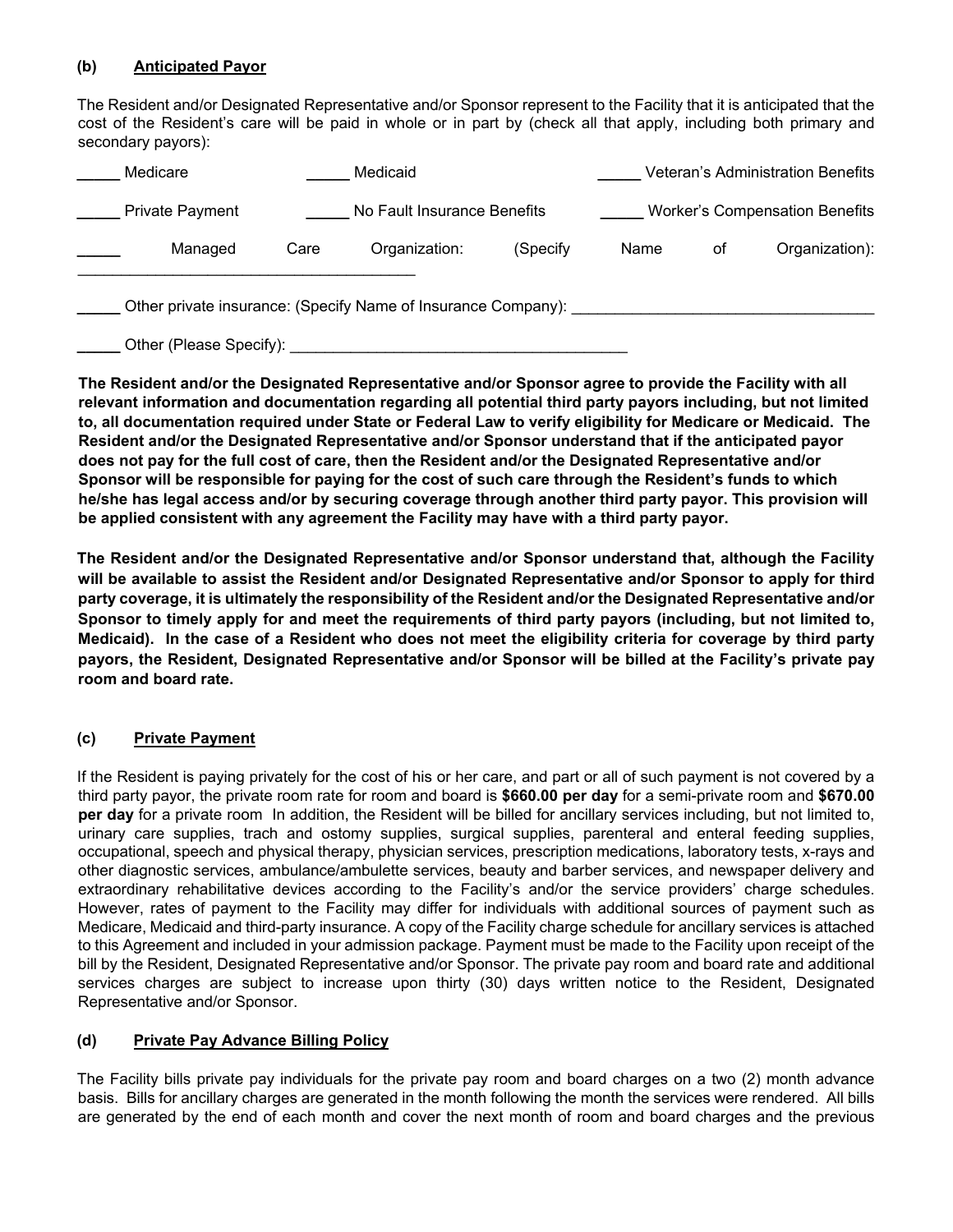month's ancillary charges. All payments are due upon receipt of the bill by the Resident, Designated Representative and/or Sponsor.

**Advance payments are not required upon admission from individuals eligible for Medicare/Medicaid/Veterans Administration benefits. However, immediately upon the ineligibility of a Resident and/or the expiration or discontinuation of coverage for services at the Facility by Medicare, Medicaid or the Veterans Administration, the Resident will be required to remit advance payment at the Facility's private pay room and board rate in accordance with the above-mentioned policies of the Facility.**

# **(e) Late Charges**

**Interest at the rate of eighteen (18%) percent per annum [1 1/2% per month] will be assessed on all accounts more than thirty (30) days overdue.** 

### **(f) Collection Costs, Including Attorney and Court Fees**

**If the Resident, the Designated Representative and/or the Sponsor fail to make payments within thirty (30) days of the date payment is due, the Resident, Designated Representative and/or Sponsor shall pay (in accordance with the terms and provisions of this Agreement) all expenses incurred by the Facility, in connection with its attempts to collect the outstanding payment. Such collection costs will include, but may not be limited to, attorneys' fees, court costs and related disbursements. In addition, the Resident, Designated Representative and/or Sponsor shall pay (in accordance with the terms and provisions of this Agreement) all late charges as noted above.**

### **(g) Third Party Private Insurance and Managed Care**

If the Resident is covered by a private insurance plan or under a managed care benefit plan that has a contract with the Facility, payment of his or her care will be according to the rates for coverage of skilled nursing facility benefits set forth in the written financial agreement with the Facility and the third party insurer or managed care payor. Residents who are members of a managed care benefit plan that is under a contract with the Facility to provide specified services to plan members will have such services covered as long as the Resident meets the eligibility requirements of the managed care benefit plan. To the extent the Resident meets the eligibility requirements of the managed care benefit plan, he or she will be financially responsible only for those services that are not included in the list of covered services under his or her plan and applicable co-pays and deductibles.

If Resident is covered by a private insurance plan or under a managed care benefit plan that **does not** have a contract with the Facility, and where the insurance proceeds under the private plan are insufficient to cover the cost of care, the Resident will be responsible for any difference. The Facility will bill the Resident for any such difference on a monthly basis as described in the "Private Payment" section above. The coverage requirements for nursing home care vary depending on the terms of the insurance or managed care plan. Questions regarding private insurance and managed care coverage should be directed to the social work staff, the business office and/or the Resident's insurance or managed care plan, carrier or agent.

If Resident is covered by a private insurance plan or under a managed care benefit plan for either all or a portion of the Facility's charges pursuant to the terms of the Resident's plan, by execution of this Agreement the Resident hereby authorizes the Facility to utilize participating physicians and providers of ancillary services or supplies, if required by the plan for full benefit coverage, unless the Resident specifically requests a non-participating provider with the understanding and agreement that the Resident will be responsible for the additional charges, if any, as a result of using such non-participating providers.

Alternate Physician or Professional Provider of Service: The Resident and/or Designated Representative and/or Sponsor agree that if the physician or any other professional provider of service designated by the Resident and/or Designated Representative and/or Sponsor is not available to serve the Resident, fails to serve the Resident, or fails to comply with any applicable provision of federal or state law, the Facility is authorized to obtain the services of a substitute physician or professional provider of service. Payment for such services will be made in accordance with this Agreement.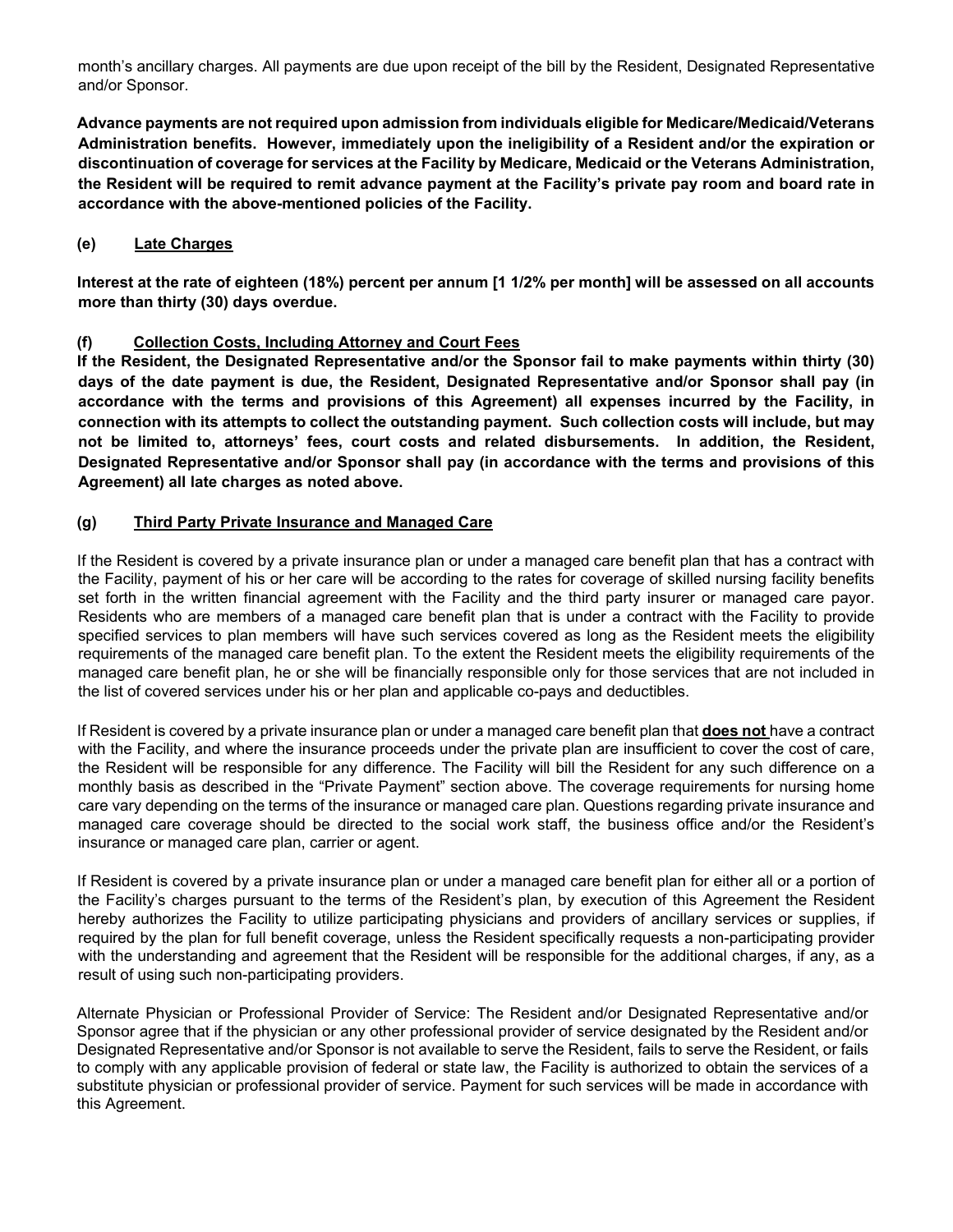**The Resident is responsible for timely advising the Facility of what benefits, if any, may be available from his or her private insurance and/or managed care plan. Charges may be assessed above the covered benefit for skilled nursing facility care depending on the insurance coverage, managed care plan and/or written agreement with the Facility. Furthermore, the Resident's coverage may be subject to co-insurance, deductibles and/or copayments which will be the Resident's responsibility and billed according to the terms for private payment stated above.** 

**In the event of denial of payment by a third-party payor, exhaustion of benefits and/or termination of coverage, the Resident, Designated Representative and/or Sponsor shall be responsible (in accordance with the terms and provisions of this Agreement) for payment to the Facility as described in the "Private Pay" section above and in accordance with applicable law.** 

# **(h) Medicaid**

If and when the Resident's assets/funds have fallen below the Medicaid eligibility levels, and the Resident otherwise satisfies the Medicaid eligibility requirements, and the Resident is not entitled to any other third-party coverage, the Resident should be eligible for Medicaid (see Attachment "B"), often referred to as the "payor of last resort." **THE RESIDENT, DESIGNATED REPRESENTATIVE AND/OR SPONSOR AGREE TO NOTIFY THE FACILITY AT LEAST THREE (3) MONTHS PRIOR TO THE EXHAUSTION OF THE RESIDENT'S FUNDS AND/OR INSURANCE COVERAGE TO CONFIRM THAT THE RESIDENT, DESIGNATED REPRESENTATIVE AND/OR SPONSOR HAS OR WILL SUBMIT A TIMELY MEDICAID APPLICATION AND ENSURE THAT ALL ELIGIBILITY REQUIREMENTS HAVE BEEN MET. THE RESIDENT, DESIGNATED REPRESENTATIVE AND/OR SPONSOR AGREE TO APPLY FOR MEDICAID BENEFITS PRIOR TO THE EXHAUSTION OF THE RESIDENT'S RESOURCES.** Services reimbursed under Medicaid are outlined in Attachment "A" to this Agreement.

*Transfer(s) of the Resident's assets that occurred on or after February 18, 2006 may result in a period of Medicaid ineligibility. The Resident, Designated Representative and/or Sponsor represent that no such transfer(s) have been made that would leave the Resident without a payment source when he or she is otherwise eligible for Medicaid.* 

If the Resident's care is covered by Medicaid, the Resident, Designated Representative and/or Sponsor agree to remit to the Facility the Resident's Net Available Monthly Income or "NAMI" on a timely basis, pursuant to the Resident's Medicaid budget (see Attachment "B"). The Resident's NAMI, as determined by Medicaid, generally equals his or her income (for example Social Security income, pension income, etc.) which is available to offset the cost of care after all allowable deductions have been made. The Facility has no control over the determination of NAMI amounts. When the Resident is awaiting the issuance of a Medicaid budget, the Resident, Designated Representative and/or Sponsor shall remit the anticipated NAMI to the Facility in a timely manner as discussed more fully below.

**If Medicaid denies coverage, the Resident, Designated Representative and/or Sponsor hereby agree to remit to the Facility any outstanding amounts for unpaid services not covered by other third-party payors subject to applicable federal and state laws and regulations. Such amounts shall be calculated in accordance with the Facility's applicable prevailing private rates and charges for all basic and additional services provided.** 

# **(i) Direct Deposit**

All long-term residents and all short-term residents transferred to long-term care may have their Net Available Monthly Income or NAMI (Social Security, pension benefits, etc.) deposited in the Facility's account and/or their "personal income allowance" deposited in their personal account via electronic direct deposit. If you would like the Facility to assist you/the Resident in obtaining direct deposit of these income sources, **please initial all that apply below.** By initialing below you are agreeing to allow the Facility to become representative payee for direct deposit purposes.

\_\_\_\_\_\_\_\_\_\_\_ I wish to have my/the Resident's **Social Security** Income directly deposited into the Facility's account as Representative Payee.

\_\_\_\_\_\_\_\_\_\_\_ I wish to have my/the Resident's **Pension** Income directly deposited into the Resident's PNA account at the Facility and, if my/the Resident's pension check cannot be directly deposited, then I wish to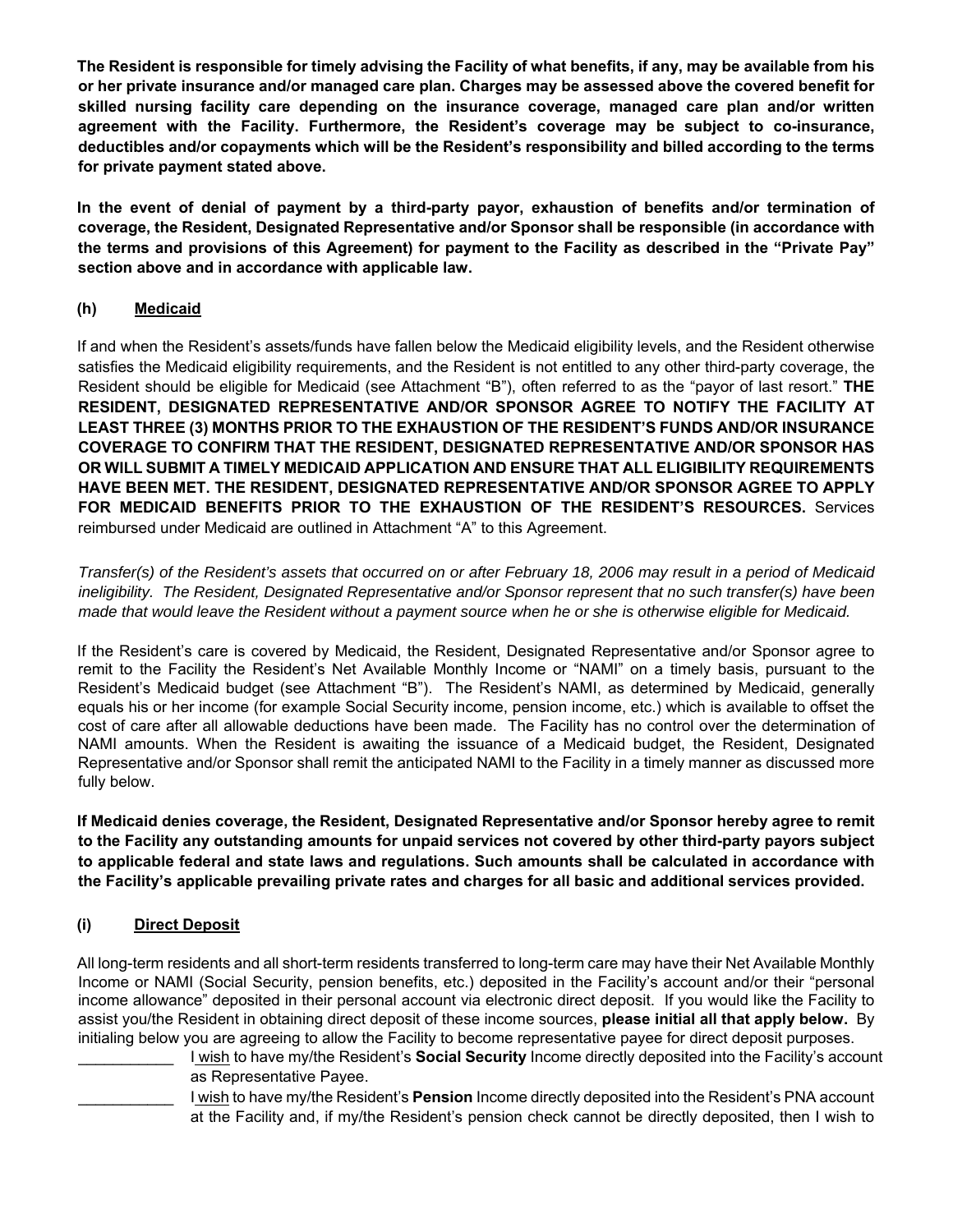change the address so that such income check is physically sent to the Resident c/o the Facility's address.

| (Specify | Name | οf | Pension | benefit                                                                                                                                                                                                                                                                                                        | organization) |
|----------|------|----|---------|----------------------------------------------------------------------------------------------------------------------------------------------------------------------------------------------------------------------------------------------------------------------------------------------------------------|---------------|
|          |      |    |         | wish to have my/the Resident's income directly deposited into the Resident's PNA account at the<br>Facility and, if my/the Resident's income check cannot be directly deposited, then I wish to change<br>the address so that such income check is physically sent to the Resident c/o the Facility's address. |               |
| (Specify | Name | ΩŤ | the     | income                                                                                                                                                                                                                                                                                                         | source)       |
|          |      |    |         |                                                                                                                                                                                                                                                                                                                |               |

I understand that the Facility will apply any income received towards my/the Resident's NAMI obligation in accordance with applicable Social Services Law and regulations and/or towards my/the Resident's anticipated NAMI obligation and that the Facility will deposit my/the Resident's "personal income allowance" in my/the Resident's personal account at the Facility.

I understand that during the pendency of my/the Resident's Medicaid application that the Resident's "estimated" NAMI should be turned over to the Facility to be applied on the Resident's account either via direct deposit as indicated above or by submitting a check for such income or by turning over such income checks on a monthly basis on or before the 5<sup>th</sup> day of the month. I understand that the Resident's NAMI is determined by the applicable Department of Social Services and that the amount of such NAMI is subject to change upon the issuance of a budget. I understand that I/the Resident is/are responsible for any differences between the "estimated" NAMI and the actual budgeted NAMI. Similarly, credit balances, if any, resulting from such "estimated" NAMI payments made to the Facility during the pendency of the Resident's Medicaid application will be refunded less any payments, monies, or balance due to the Facility for the services rendered to the Resident pursuant to terms of this Agreement.

# **(j) Medicare**

If the Resident meets the eligibility requirements for Skilled Nursing Facility benefits under the Medicare Part A Hospital Insurance Program, the Facility will bill Medicare directly for Part A services provided to the Resident. Medicare will reimburse the Facility a fixed *per diem* or daily fee based on the Resident's classification within the Medicare RUGS III guidelines. If the Resident meets the eligibility criteria, Medicare may provide coverage of up to 100 days of care. The first 20 days of covered services may be fully paid for, and the next 80 days (days 21 through 100) of the covered services may be paid for by Medicare subject to a daily co-insurance amount for which the Resident is responsible. Please note, an individual who is a Medicare beneficiary under Part A and Part B and/or Part D programs, and who subsequently exhausts their coverage under Part A or is no longer in need of a covered level of skilled care under Part A, may still be eligible to receive coverage for certain Part B services (previously included in the Part A payment to the Facility) and Part D services after they are no longer eligible for coverage under Part A.

**Medicare will terminate coverage for Medicare beneficiaries receiving physical, occupational and/or speech therapy ("therapy services") if the Resident does not receive therapy for three (3) consecutive days, whether planned or unplanned, for any reason, including illness or refusals, doctor appointments or religious holidays. If such therapy was the basis for Medicare Part A coverage, the Resident, Designated Representative and/or Sponsor would be responsible for the cost of such stay, in accordance with applicable Federal and State laws and regulations, unless another payor source is available.** 

**If Medicare denies coverage, the Resident, the Designated Representative and/or Sponsor hereby agree to remit to the Facility any outstanding amounts for unpaid services not covered by other third party payors subject to applicable federal and state laws and regulations. Such amounts shall be calculated in accordance with the Facility's applicable prevailing private rates and charges for all basic and additional services provided to the Resident.** 

**For further information on third party payor sources, please refer to Attachment "B".**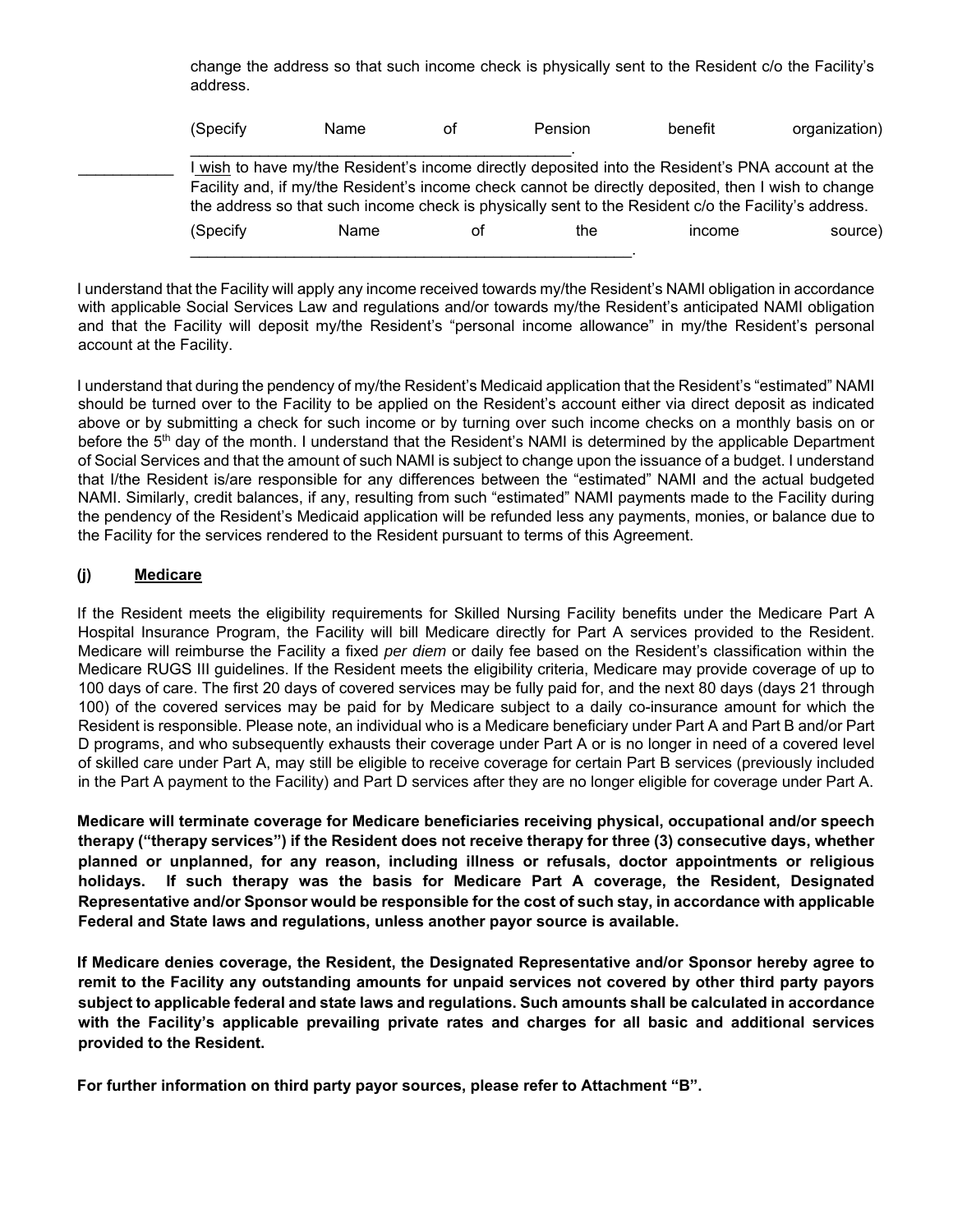# **MEDICARE PART A BENEFICIARIES**

**Except for specifically excluded services, nursing home services provided to Medicare Part A beneficiaries are covered under the consolidated billing requirements. Under these requirements, the Facility is responsible for furnishing directly, or arranging for, the services for its residents covered by Medicare Part A. When not directly providing services, the Facility is required to enter into arrangements with outside providers and must exercise professional responsibility and control over the arranged-for services. All services that the Resident requires must be provided by the Facility or an outside provider approved by the Facility. Before obtaining any services outside of the Facility, the Resident must consult the Facility.** 

**While the Resident has the right to choose a health care provider, the Resident understands that by selecting the Facility, the Resident has effectively exercised his/her right of free choice with respect to the entire package of services for which the Facility is responsible under the consolidated billing requirements. The Resident agrees that he/she will not arrange for the provision of ancillary services unless the Resident has obtained prior approval of the Facility.** 

# **V. AUTHORIZATIONS AND ASSIGNMENTS TO THE FACILITY**

# **(a) Authorization to Release Information**

By execution of this Agreement, the Resident, Designated Representative and/or Sponsor authorizes the Facility to release to government agencies, insurance carriers or others who could be financially liable for any medical care provided to the Resident, all information needed to secure and substantiate payment for such medical care and to permit representatives thereof to examine and make copies of all records relating to such care. The Facility is authorized to release Resident discharge planning summaries and medical information to any other health care institution or provider to which the Resident is transferred or from which the Resident is receiving care, and as otherwise required or permitted by law, throughout the Resident's stay at the Facility and thereafter if required or permitted by law.

### **(b) Assignment of Benefits and Authorization to Pursue Third-Party Payment**

By execution of this Agreement, the Resident, Designated Representative and/or Sponsor hereby assign to the Facility any and all applicable insurance benefits and other third-party payment sources to the extent required by the Facility to secure reimbursement for the care provided to the Resident. The Resident, Designated Representative and/or Sponsor authorize the Facility to seek and obtain all information and documentation necessary for the processing of any third- party claim(s).

### **(c) Authorization to Obtain Records, Statements and Documents**

By execution of this Agreement, the Resident, Designated Representative and/or Sponsor authorizes the Facility to obtain from financial institutions, including, but not limited to, banks, insurance companies, broker and credit unions, and government agencies, such as the Social Security Administration and Department of Social Services, records, statements, correspondence and other documents pertaining to the Resident for the purposes of, including but not limited to, securing payment to the Facility.

### **(d) Authorization to Represent Resident Regarding Medicaid**

By execution of this Agreement, the Facility shall be authorized to have access to the Resident's Medicaid file and to act on behalf of the Resident in connection with any and all matters involving Medicaid, including, but not limited to, applying for and representing the Resident in connection with such application for benefits. If the Resident designates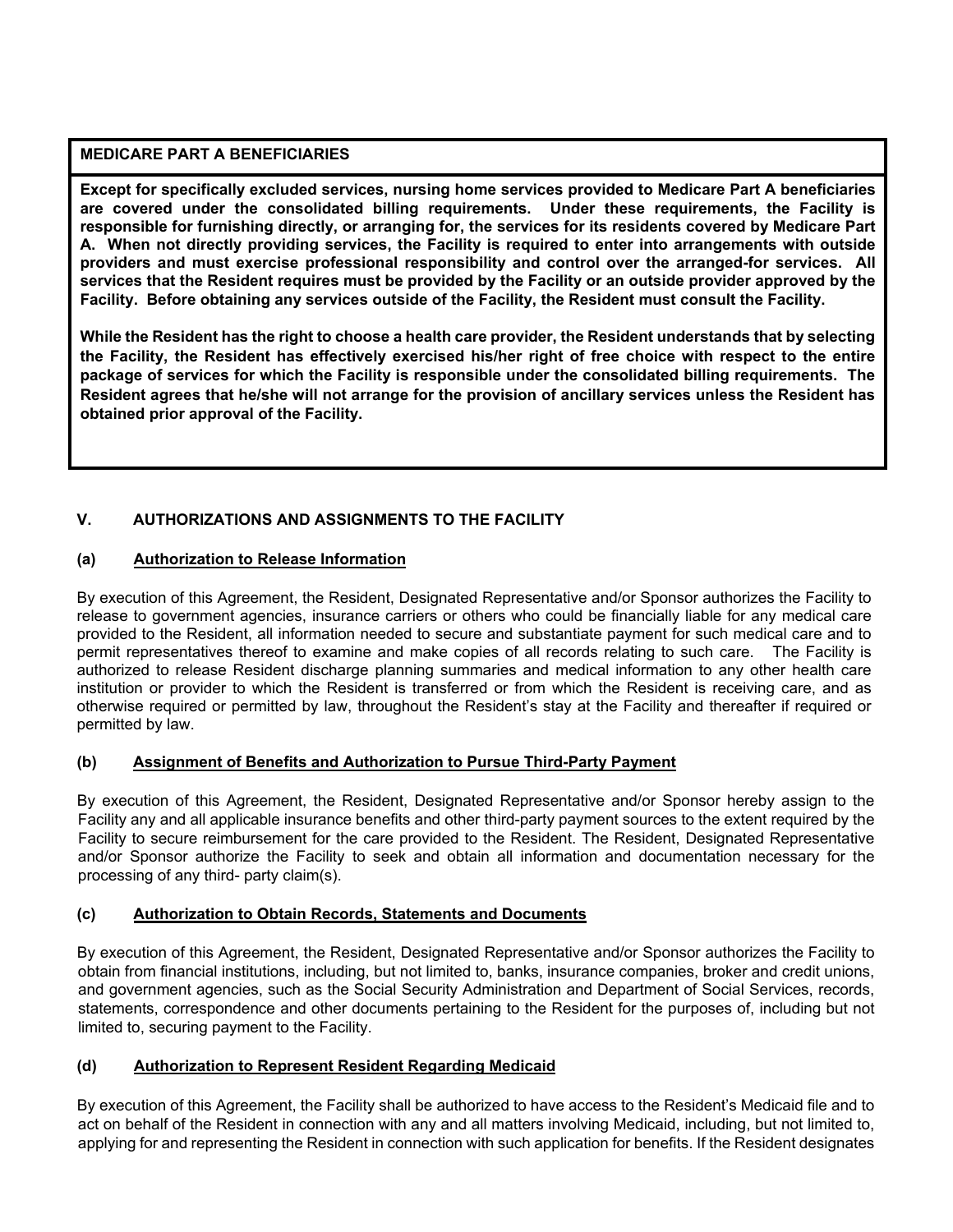and the Facility so elects then the Facility shall also represent the Resident in an administrative appeal regarding an adverse Medicaid determination up to and including an Administrative Fair Hearing.

# **(e) Authorization to Take Resident's Photograph**

By execution of this Agreement, the Resident, Designated Representative and/or Sponsor authorize the Facility to take and keep a photograph of the Resident for identification purposes. All such photographs shall become part of the Resident's file at the Facility.

### **(f) Public Relations Release Form**

By execution of this Agreement, the Facility shall be authorized to take and use photographs of the Resident during the normal routine of activities and/or events at the Facility, which photographs may be used for the purpose of marketing, publicity, social media, and advertising, including but not limited to web content, Instagram and Facebook. By execution of this Agreement, the Resident, Designated Representative and/or Sponsor understand that there will be no remuneration or compensation for any such use. All such photographs, images and stories regarding such activities and/or events will be used and displayed with discretion by the Facility carefully respecting the Resident's rights.

# **(g) Authorization to Search Resident's Room**

By execution of this Agreement, the Resident, Designated Representative and/or Sponsor hereby authorize the Facility to enter and search the Resident's room as it deems necessary. Facility staff may enter resident rooms to respond to health or safety concerns, enforce facility policies and procedures, to respond to a complaint, or to ensure that state and federal laws, rules and regulations are not being violated. Facility staff may repair any situation that is considered necessary by Facility staff.

# **(h) Security Cameras**

Security cameras have been installed throughout the Facility; however, they will not routinely be used in areas where there is an expectation of privacy, such as restrooms or patient care areas.

### **(i) Camera Use Throughout the Facility**

Taking pictures and videos of other residents and/or staff may violate their privacy rights and may subject you to legal action, including but not limited to, civil and monetary damages. Accordingly, taking pictures and/or video at the Facility is strictly prohibited without prior administrative authorization.

### **VI. TEMPORARY ABSENCE** (also referred to as "bed hold" or "bed leave")

If the Resident leaves the Facility due to hospitalization or a therapeutic leave, the Facility shall NOT be obligated to hold the Resident's bed available until his or her return, unless prior arrangements have been made for a bed hold pursuant to the Facility's "Bed Hold Reservation Policy and Procedure" and pursuant to applicable law. In the absence of a bed hold, the Resident **is not guaranteed readmission unless the resident is eligible for Medicaid and requires the services provided by the Facility. However, the Resident may be placed in any appropriate bed in a semi-private room in the Facility at the time of his or her return from hospitalization or therapeutic leave provided a bed is available and the Resident's admission is appropriate and meets the readmission requirements of the Facility.** 

Before a Resident is transferred to a hospital, the attending physician or a Facility designee will inform the Designated Representative, Sponsor or other responsible family member accordingly, except in an extreme emergency, when the Facility staff has tried but has been unable to reach the Designated Representative, Sponsor or family member. In that circumstance, the Designated Representative, Sponsor or family member will be forwarded a letter restating when and where the Resident was transferred and restating the Facility's bed hold policy and procedure.

**(a) Private Pay Residents** who elect to retain a bed in the Facility during a period of hospitalization or therapeutic leave may do so by notifying the Admission Department and signing a bed hold reservation form with the Admission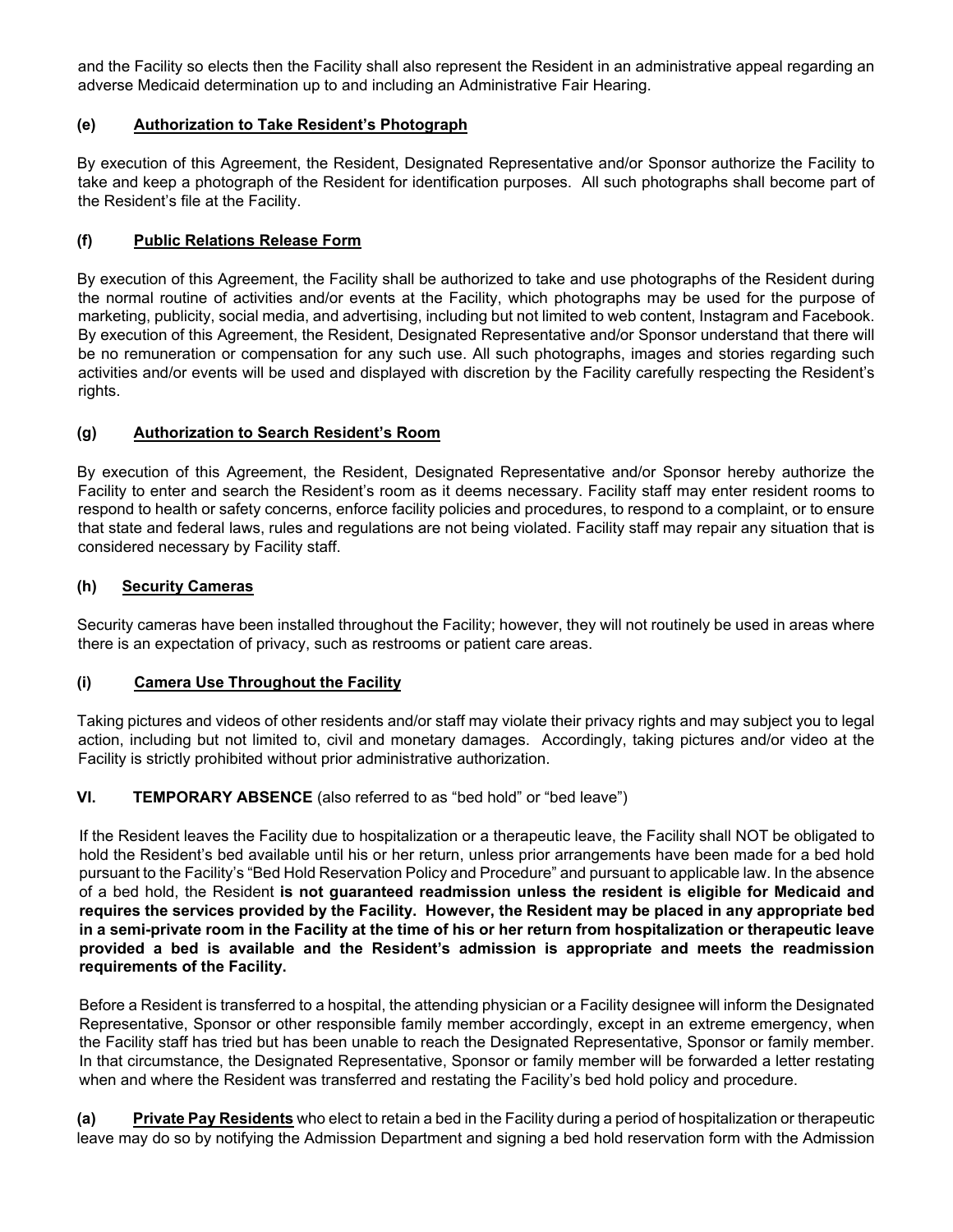Department stating their intent to hold, and pay for the bed at the Facility's private pay rate, and continuing payment at the private pay rate. The bed hold will be in effect until the Facility received written notice of discontinuance by the Resident/Designated Representative or payment if discontinued.

**(b) Medicare Residents** are not entitled to reimbursement for Bed Hold or Therapeutic Leave under the Medicare Program. Medicare Residents who are absent from the Facility past twelve (12) midnight on any given day are deemed to be discharged from the Facility. However, a Medicare Resident may elect to retain his/her bed in the Facility by following the Private Pay Resident Bed Reservation policy above.

**(c) Medicaid Recipients: Medicaid regulations provide that when a Medicaid recipient has been a resident in the Facility for a minimum of thirty (30) days and the Facility's vacancy rate is less than five (5%) percent, the Resident's bed will be reserved for: (1) Residents under 21 years of age for temporary hospitalization and therapeutic leave; (2) Residents 21 and over who are receiving hospice services for temporary hospitalization. The Medicaid bed hold is limited for fourteen (14) days in any twelve (12) month period; (3) Residents 21 and over for non-hospitalization therapeutic leaves of absence ("Therapeutic Leave"). The Medicaid bed hold for Therapeutic Leave is limited to ten (10) days in a twelve (12) month period.** 

**There is no Medicaid paid bed hold for a Resident 21 years of age or older who is temporarily hospitalized unless such Resident is receiving hospice services within the Facility.** 

**Medicaid recipients who do not meet the bed hold eligibility requirements, who do not have a paid bed hold, whose bed hold has expired or has been terminated, may elect to reserve/hold the same bed in the Facility by notifying the Admission Department and signing a bed hold reservation form with the Admission Department stating their intent to hold, and pay for, the bed at the Facility's private pay rate.** 

**In the absence of a bed hold, a Medicaid resident, has the right to, and will be given priority for readmission when an appropriate bed in a semi-private room becomes available if the Resident requires the services provided by the Facility and is eligible for Medicaid nursing home services, unless there are special circumstances which would preclude the Resident's return.** 

**For additional information, please contact our Admissions Department, Monday through Friday from 9 am to 5pm.** 

# **(d) Hold Harmless**

During any leave of absence or "out on pass" absence from the Facility, the Resident shall be solely responsible and hereby releases and holds harmless Facility, its partners, shareholders, directors, officers, employees and/or agents from and against any and all responsibility or liability (including attorneys' fees and expenses) relating to the welfare of the Resident, for injury, death or damage to loss of any property, including but not limited to personal property, removed from the Facility by the Resident, Designated Representative, Sponsor, family member or friend of the Resident, or any other person or party authorized by the Resident, Designated Representative and/or Sponsor to remove such property.

# **VII. DISCHARGE, TRANSFER AND INTRA-FACILITY ROOM CHANGES**

### **(a) Involuntary Discharge for Non-Payment**

To the extent authorized by applicable law, the Facility reserves the right to discharge the Resident if the Resident, Designated Representative and/or Sponsor fail to pay for, or secure third-party coverage of the Resident's care at the Facility.

### **(b) Involuntary Discharge for Non-Financial Matters**

The Facility may transfer or discharge the Resident if the transfer or discharge is necessary for the Resident's welfare and/or for any other reason permitted by applicable law.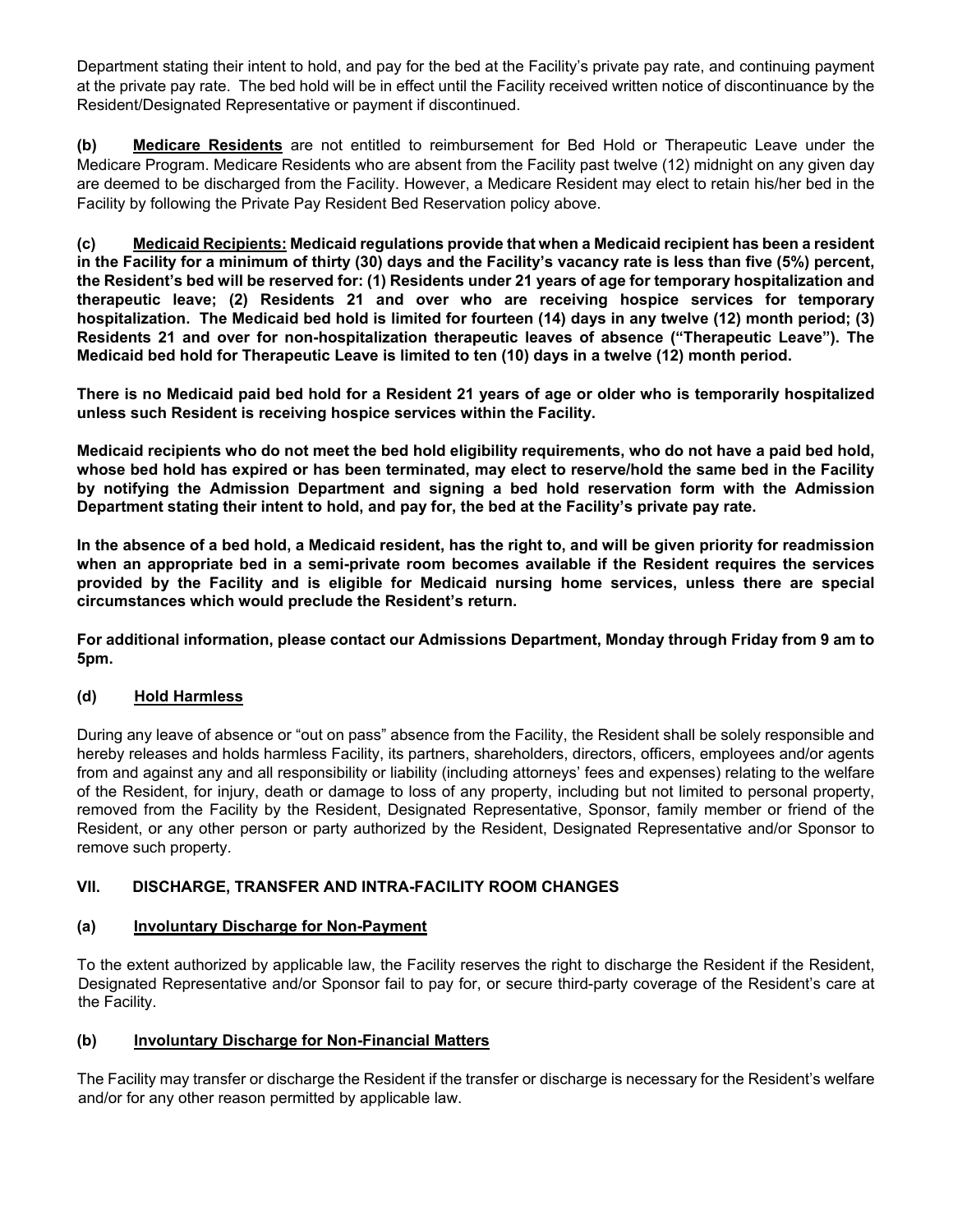**The Resident will be informed of his or her due process rights in the event that the Facility initiates a transfer or discharge and may appeal the Facility's determination in accordance with applicable regulations.**

# **(c) Voluntary Discharge**

If the Resident no longer requires the services provided by the Facility, or voluntarily wishes to be discharged, the Resident, Designated Representative, Sponsor and Facility will cooperate in the development and implementation of a safe, appropriate, and timely discharge plan.

### **(d) Intra-Facility Room Change**

The Facility makes all resident room assignments. The Facility reserves the right to transfer the Resident to a new room on an as-needed basis, consistent with applicable law. Residents that are admitted as sub-acute residents who subsequently become long term residents will be the subject of an intra-facility transfer to rooms that are better suited for long term residents. By execution of this Agreement the Resident understands and agrees that if he/she, or any third party payor, no longer pays the private rate covering the private room or upon Medicaid coverage, he/she will move to a semi-private room if requested by the Facility unless the provision of a private room is medically necessary. The Facility may also initiate a room change for medical or social reasons consistent with applicable law and the Resident's rights. In the event that a Resident not requiring sub-acute care is placed on the sub-acute unit, it is understood that a room change will be implemented as soon as a room becomes available elsewhere in the Facility.

#### **VIII. RESIDENT'S PERSONAL PROPERTY**

The Resident has the option of keeping valuable personal property (such as jewelry, money and clothing) in a locked drawer in his or her room, or to request the Facility to hold such property for safekeeping. The Facility will NOT be liable for the loss of the Resident's property that is kept in the Resident's room. It shall be the sole responsibility of the Resident, Designated Representative and/or Sponsor to arrange for the disposition of the Resident's property upon discharge. Property left in the Facility for more than thirty (30) days after discharge will be disposed of at the discretion of the Facility.

In the event of an evacuation or transfer due to a disaster, whether natural or otherwise, the Facility will NOT be liable for any damage or loss of the Resident's property.

### **IX. RESIDENT'S PERSONAL BANK ACCOUNT**

The Resident, Designated Representative and/or Sponsor have the option to request that the Facility retain the Resident's personal funds. All funds over \$50.00 shall be kept in an interest-bearing account by the Facility. The Resident, Designated Representative and/or Sponsor will receive account statements on a quarterly basis, and all inquiries will be addressed in a timely fashion. The Resident, Designated Representative and/or Sponsor hereby agree to and acknowledge that upon the discharge of the Resident, and after any outstanding payments are made to the Facility, the account balance, if any, will be distributed to the Resident, Designated Representative, Sponsor, the Resident's estate and/or the Department of Social Services, as permitted by law. **Please initial one of the lines below**.

 $-$  I wish to have the Facility retain my/the Resident's personal funds.

- I do not wish to have the Facility retain my/the Resident's personal funds.

(**Please Note**: The Designated Representative and/or the Sponsor must have legal authorization to handle the Resident's funds should he/she choose to receive the funds directly. If not, the Designated Representative and/or Sponsor may purchase items on behalf of the Resident and be reimbursed upon presentation of adequate documentation to the Facility's Finance Department.)

### **X. SMOKING AND VAPING POLICY**

The Facility is committed to maintaining a smoke-free and vape-free environment. The Resident agrees that under no circumstances will he/she and/or his/her visitors smoke or vape anywhere on the grounds or in the buildings of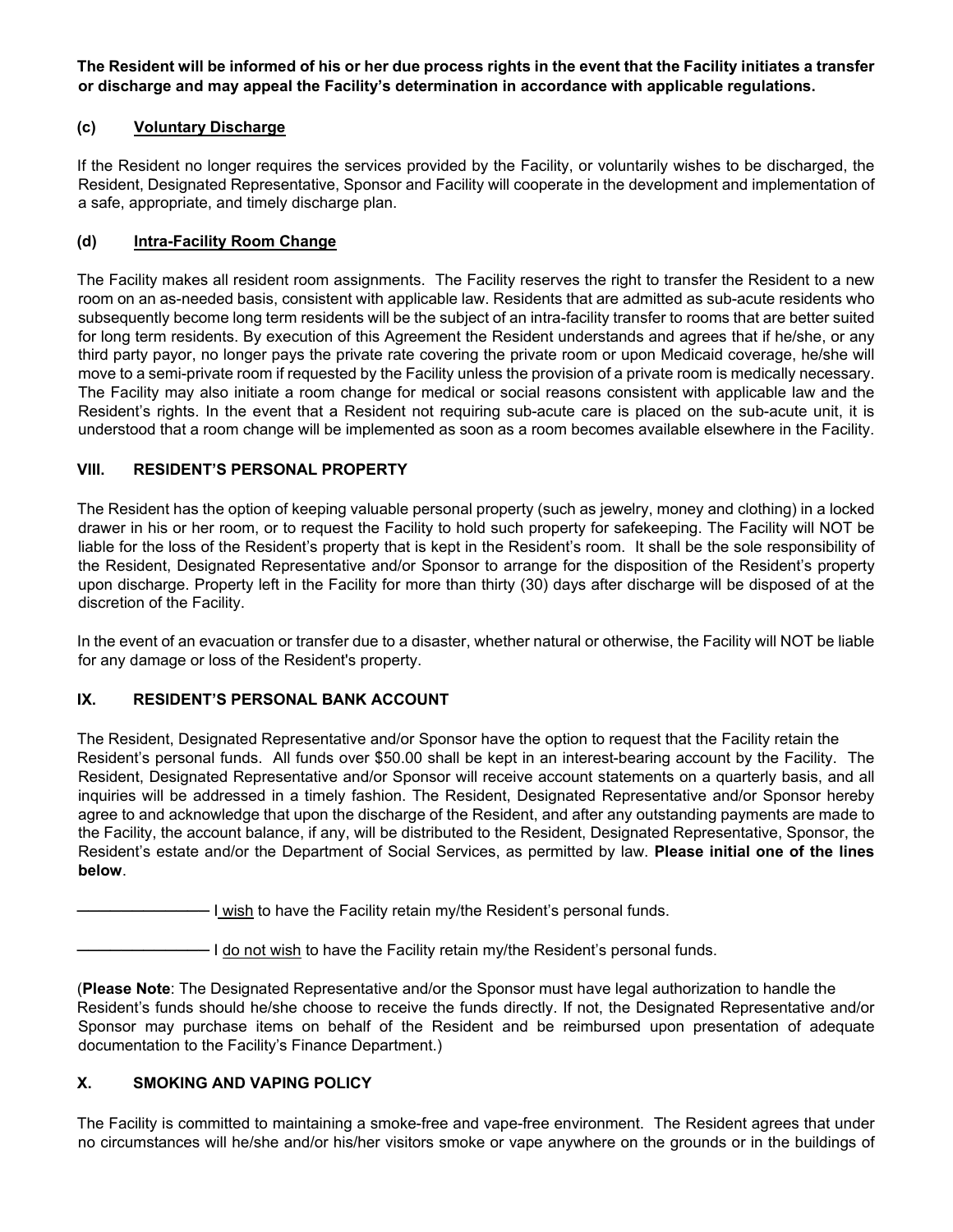the Facility, nor will he/she maintain or store any smoking or vaping material, electronic nicotine delivery systems or devices, oils, paraphernalia or other flammable, spark, smoke or vape producing device(s) in his/her room at the Facility. The use of spark producing devices is strictly prohibited in all areas of the Facility. The Resident agrees to comply with the Facility's non-smoking and non-vaping policy.

# **XI. REFUNDS**

Upon a Resident's discharge, the Facility shall promptly and in not more than thirty (30) days from the date of such discharge, refund any monies held by Facility that are in excess of any payments, monies, or balance due to the Facility for the services rendered to the Resident pursuant to terms of this Agreement.

# **XII. GENERAL PROVISIONS**

**(a) Option For Binding Arbitration**: The Parties may agree that it is in their mutual interest to provide for a faster, less costly, and more confidential solution to disputes that may arise between them and hereby elect to execute the Binding Arbitration Agreement set forth in the attached Exhibit 1 hereby exercising their option for any and all disputes or controversies between them exceeding the jurisdictional threshold for small claims court to be resolved by final and binding arbitration. It is acknowledged that agreeing to binding arbitration is optional for each party and is not a condition for the Resident's admission to the Facility, or as a requirement to continue to receive care at the Facility.

**By opting to participate in binding arbitration as indicated above, the Undersigned acknowledge that he/she/they are waiving the right to a trial by jury or a judge in a court of law, except for small claims court matters or as otherwise set forth above.**

**(b) Governing Law and Dispute Resolution**: This Agreement shall be governed by and construed in accordance with the laws of the State of New York, excluding, however, any provision which would impede the application of the Federal Arbitration Act. In the event the arbitration agreement is held to be void, unenforceable or the parties mutually agree to waive it, the parties agree that litigation arising hereunder shall be submitted to the exclusive jurisdiction of the state courts in the County of Suffolk, State of New York or the United States District Court for the Eastern District of New York, and that each party agrees to personal jurisdiction in such courts and waives any objection which he/she/it may have now or hereafter to the laying of the venue of such action or proceeding and irrevocably submits to the jurisdiction of any such court in any such suit, action or proceeding.

### **(c) Binding Effect**

This Agreement shall be binding on the parties, their heirs, administrators, distributees, successors and assignees.

### **(d) Continuation of This Agreement**

Temporary transfer of the Resident to another health care facility for medical or surgical treatment, or the Resident's authorized temporary absence from the Facility for any other purpose shall not terminate this Agreement. Upon the Resident's return and re-admission in accordance with the admission assessment criteria set by the New York State Department of Health and by the Facility, this Agreement shall continue in full force and effect. Should the Resident subsequently be re-admitted within one (1) year of the initial admission, if a new agreement is not executed, then this Agreement will be deemed to remain in full force and affect for such admission(s) subject to the then applicable daily rate.

### **(e) Entire Agreement**

This Agreement, including the attached Arbitration Agreement contains the entire understanding between the Resident and/or the Designated Representative and/or Sponsor and the Facility. This Agreement cannot be modified orally and any changes must be in writing, signed by the parties to this Agreement.

### **(f) Severability**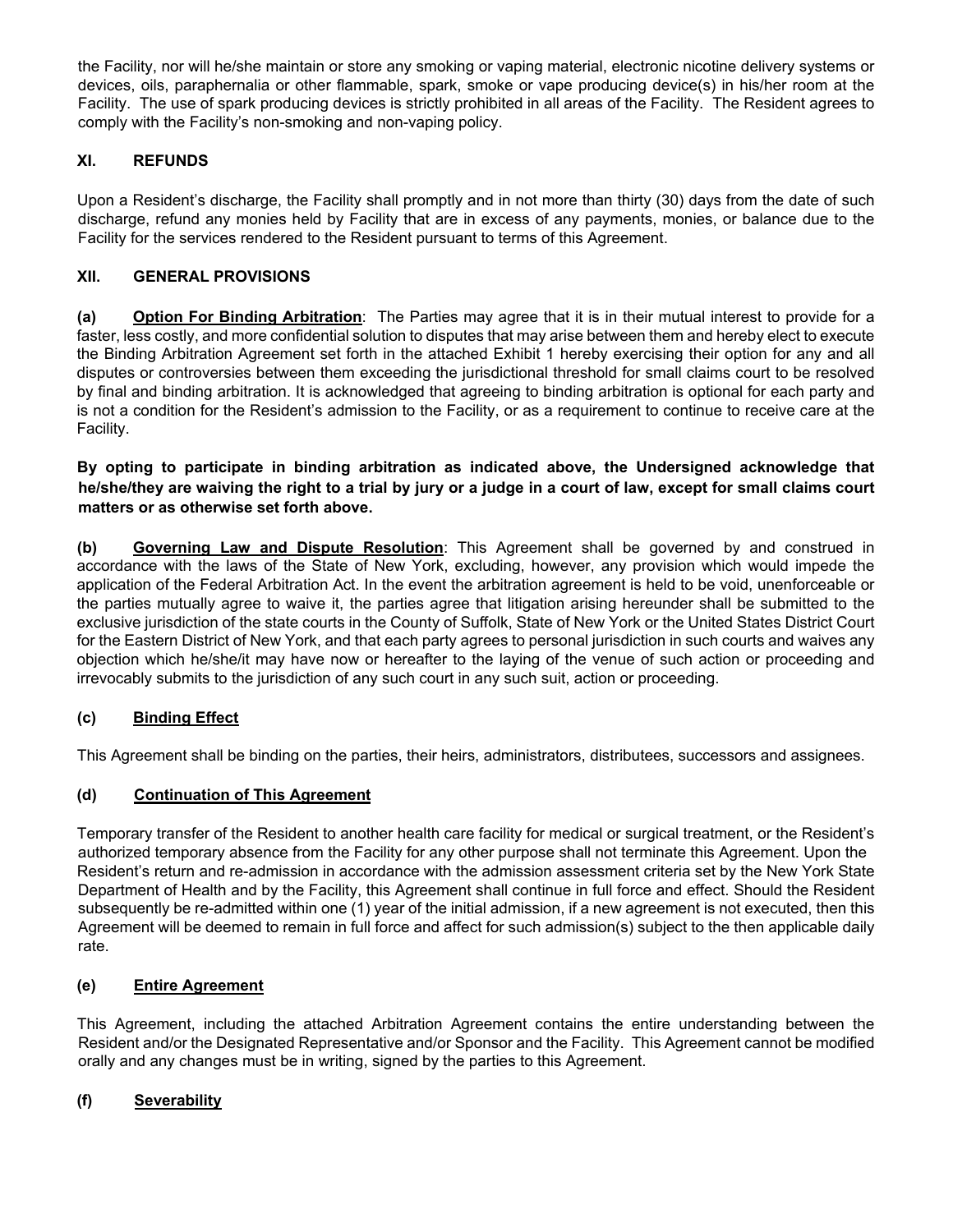Should any provision in this Agreement be determined to be inconsistent with any applicable law or to be unenforceable, such provision will be deemed amended so as to render it legal and enforceable and to give effect to the intent of the provision; however, if any provision cannot be so amended, it shall be deemed deleted from this Agreement without affecting or impairing any other part of this Agreement.

# **(g) Counterparts**

For the convenience of the parties hereto, this Agreement may be executed in counterparts and all such counterparts shall together constitute the same Agreement.

### **(h) Relationship between Parties**

Execution of this Agreement is not intended, nor shall it be deemed, to create a landlord-tenant relationship between the Facility and the Resident.

### **(i) Section Headings**

The section headings used herein are for convenience of reference only and shall not limit or otherwise affect any of the terms or provisions hereof.

#### **(j) Non-Discrimination**

**IN ACCORDANCE WITH STATE AND FEDERAL LAW, INCLUDING THE PROVISIONS OF TITLE VI OF THE CIVIL RIGHTS ACT OF 1964, SECTION 504 OF THE REHABILITATION ACT OF 1973, THE AGE DISCRIMINATION ACT OF 1975, AND THE REGULATIONS OF THE U.S. DEPARTMENT OF HEALTH AND HUMAN SERVICES ISSUED PURSUANT TO THE ACTS, TITLE 45 CODE OF FEDERAL REGULATIONS PART 80, 84, AND 91, NO PERSON SHALL, ON GROUNDS OF RACE, COLOR, CREED, NATIONAL ORIGIN, SEX OR SEXUAL ORIENTATION, RELIGION, OR DISABILITY, AGE, MARITAL STATUS, BLINDNESS, SOURCE OF** 

**PAYMENT OR SPONSORSHIP, BE EXCLUDED FROM PARTICIPATION IN, BE DENIED THE BENEFITS OF, OR BE OTHERWISE SUBJECTED TO DISCRIMINATION UNDER ANY PROGRAM OR ACTIVITY PROVIDED BY THE FACILITY, INCLUDING BUT NOT LIMITED TO, THE ADMISSION, CARE AND RETENTION OF RESIDENTS.**

**THE REMAINDER OF THIS PAGE IS LEFT BLANK INTENTIONALLY.**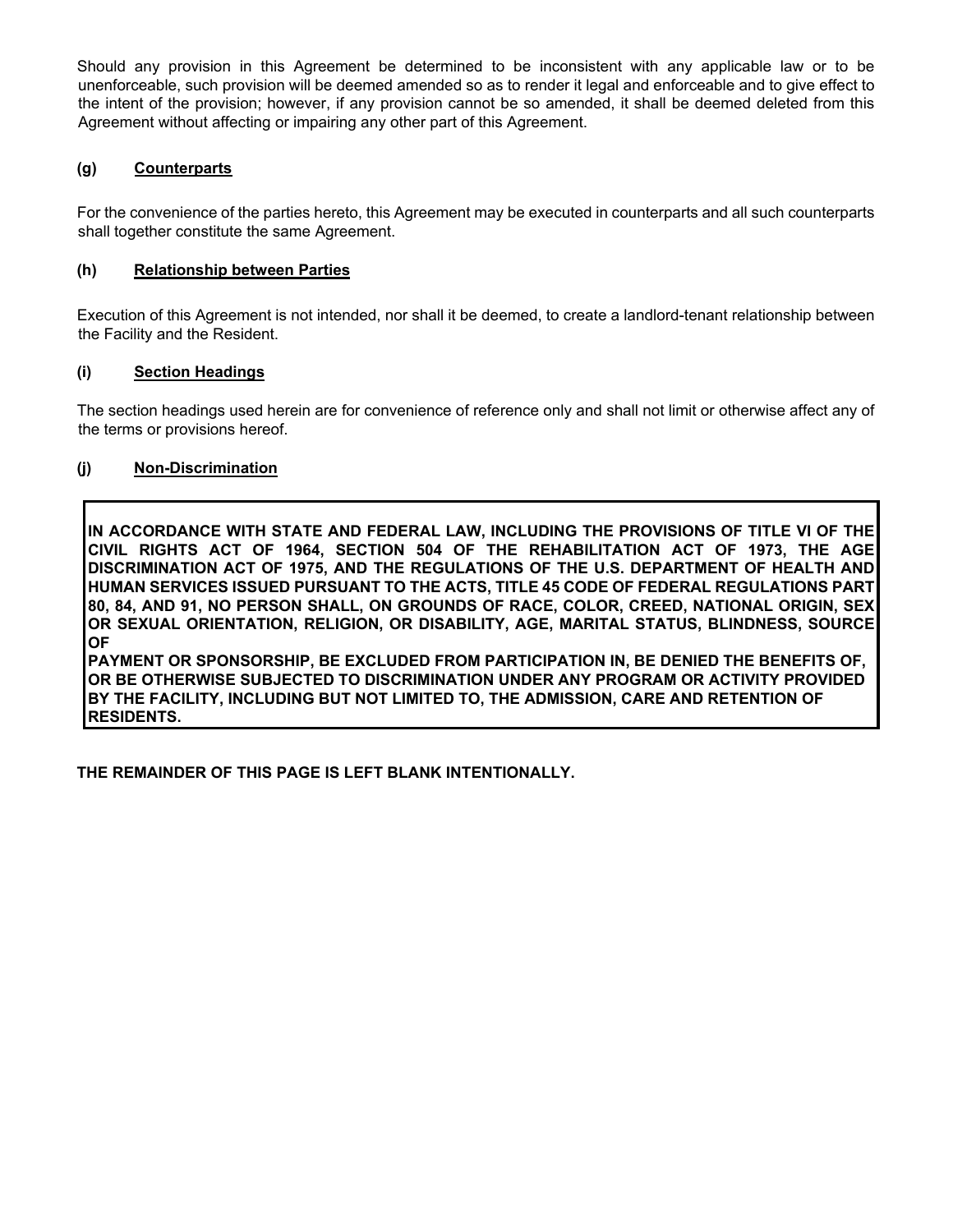#### **By execution of this Agreement, the Resident, Designated Representative and/or Sponsor acknowledge receipt of the following documents and information:**

- **1.** Arbitration Agreement
- **2.** Schedule of Coverage and Fees for Ancillary Services
- **3.** Medicare and Medicaid Eligibility Information
- **4.** Welcome Booklet & Resident Information Guide; Statement of Resident's Rights and Facility Responsibilities
- **5.** Policies and Procedures for Residents
- **5.** Facility Information Sheet (Attending Physician's name, address and telephone number; Grievance Policy including the New York State Department of Health "Hot Line" telephone number and the New York State Office of Aging Ombudsman Program)
- **6.** Advance Directive Information (Summary of Facility's Policy; Planning in Advance for Your Medical Treatment; Do Not Resuscitate Orders: A Guide for Residents and Families; Appointing Your Health Care Agent: New York State's Health Care Proxy Law)
- **7.** Statement Regarding the Use of the Medicare Minimum Data Set (MDS) and the Privacy Act of 1974
- **8.** Notice of Privacy Practices for Protected Health Information
- **9.** HIPAA Authorization Form
- **10.** Medicare Signature on File Form

#### **THE UNDERSIGNED HAVE READ, UNDERSTAND AND AGREE TO BE LEGALLY BOUND BY THE TERMS AND CONDITIONS AS SET FORTH HEREIN, AND IN ALL ADDENDA TO THIS AGREEMENT.**

### **ACCEPTED AND AGREED:**

**Date** 

Signature of RESIDENT\* Print Name

Date

Signature of WITNESS Print Name

\* If Resident is unable to sign due to physical limitations, Resident should affix an "X" in the presence of a witness.

 $\mathcal{L}_\text{max}$  , and the contribution of the contribution of the contribution of the contribution of the contribution of the contribution of the contribution of the contribution of the contribution of the contribution of t

Date Signature of DESIGNATED REPRESENTATIVE

Date Signature of SPONSOR Print Name **CARILLON NURSING AND REHABILITATION CENTER** 

Date Signature of FACILITY'S Print Name and Title REPRESENTATIVE

Print Name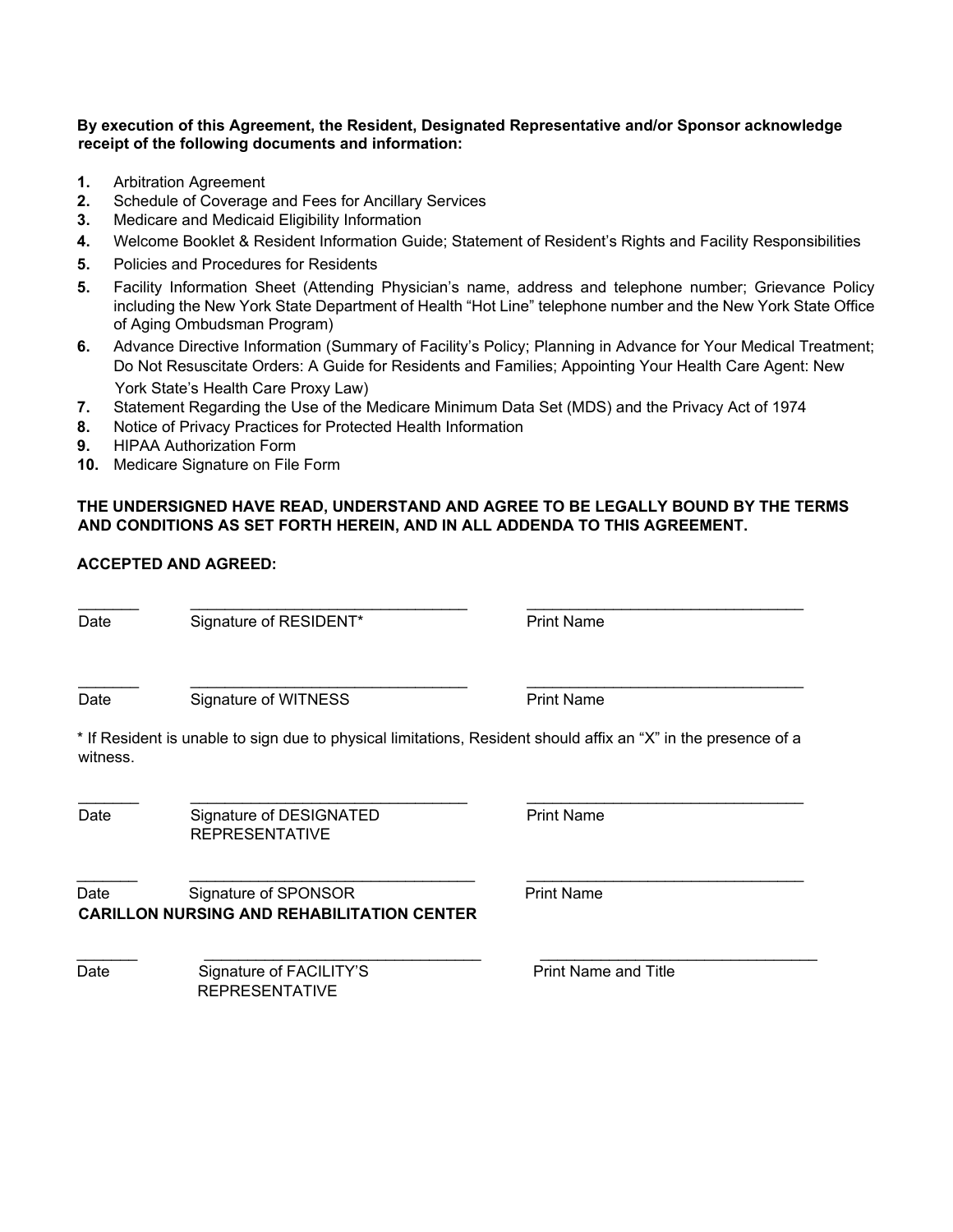### **Medicare Assignment of Benefits Form Signature on File (SOF)**

Date: \_\_\_\_\_\_\_\_\_\_\_\_\_

Name of Resident \_\_\_\_\_\_\_\_\_\_\_\_\_\_\_\_\_\_\_\_\_

Date of Admission \_\_\_\_\_\_\_\_\_\_\_\_\_\_\_\_\_\_\_\_\_\_

HICN (Medicare) # \_\_\_\_\_\_\_\_\_\_\_\_\_\_\_\_\_\_\_\_\_\_\_\_\_\_\_\_

I request that payment of authorized Medicare benefits be made on my behalf to CARILLON NURSING AND REHABILITATION CENTER, for any services furnished to me at that facility. I authorize any holder of medical or other information concerning me to release to the Centers for Medicare and Medicaid Services (CMS) and its agents any information needed to determine these benefits or benefits for related services.

WITNESS: RESIDENT/DESIGNATED REP/SPONSOR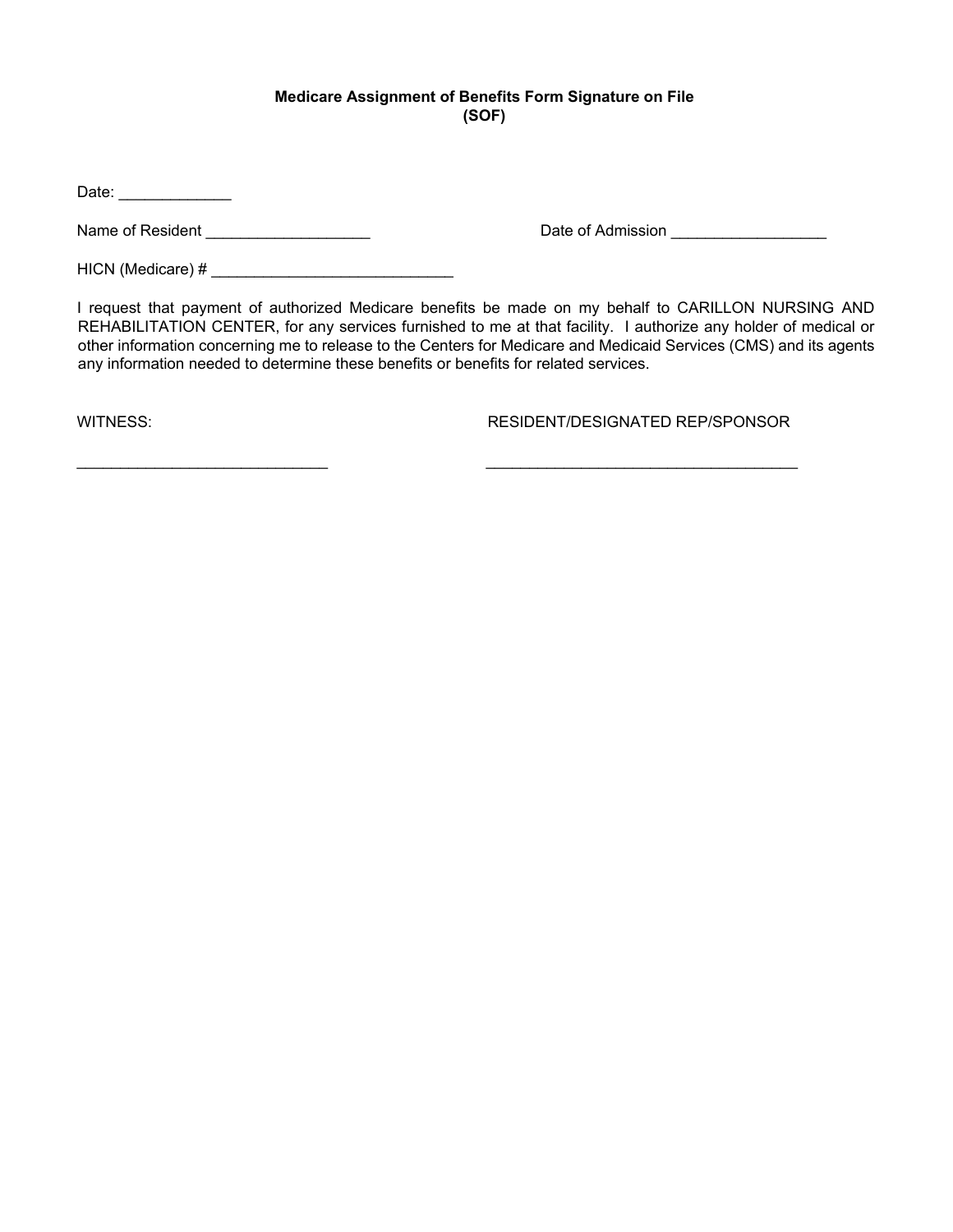#### EXHIBIT 1 – VOLUNTARY BINDING ARBITRATION AGREEMENT

The parties (the "Parties") to this binding arbitration agreement (the "Arbitration Agreement") are the "Resident" or "Resident's Designated Representative" (collectively, the "Resident") and Carillon Nursing and Rehabilitation Center and its individual owners (collectively, the "Facility").

The Parties believe that it is in their mutual interest to provide for a faster, less costly, and more confidential solution to disputes that may arise between them. Accordingly, the Parties agree as follows:

All disputes and disagreements between the Facility and the Patient/Resident and between the Facility and the Designated Representative and/or Sponsor (as those Parties are indicated below) (or their respective successors, assigns, agents or representatives) arising out of or relating to the Admission Agreement or its enforcement or interpretation or to the services provided by Facility to the Patient/Resident, including, without limitation, any claim for payment (exceeding the jurisdiction of the small claims court), nonpayment or refund for services rendered to the Resident by the Facility, violations of any right granted to the Resident by statute, common law, or by the Admission Agreement, breach of contract, fraud, deceptive trade practices, misrepresentation, negligence, gross negligence, malpractice, wrongful death, and any other claim, whether sounding in tort, contract, or otherwise shall be submitted to binding arbitration in accordance with the Rules of the American Health Law Association then in effect. The arbitration shall take place in a venue that is convenient to both the Facility and the Resident and/or Designated Representative and/or Sponsor. In the event the parties cannot select a mutually convenient venue, then venue shall be selected by the arbitrator. The arbitrator shall be neutral and agreed upon by both the Facility and the Resident, and/or Designated Representative and/or Sponsor and shall have the authority to issue any appropriate relief, including interlocutory and final injunctive relief. If the parties cannot select a mutually agreeable arbitrator, then the parties shall agree to select one (1) arbitrator from NAMS, JAMS, or Resolute and if the parties cannot agree on a single arbitrator, they can be given a list from the company and strike out those arbitrators who are objectionable. If either party declines and/or does not participate in the process of selecting an arbitrator or arbitrators on a timely basis, then the selection(s) by the participating party will stand. The arbitrator's award shall be binding on the Parties and conclusive and may be entered as a judgment in a court of competent jurisdiction, subject to each party's right to submit motions for reconsideration and/or appeal, as authorized by the arbitration group. Each Party shall undertake to keep confidential all awards and orders in the arbitration, as well as all information and materials in the arbitration proceedings not otherwise in the public domain, unless disclosure is required by law or is necessary for the enforcement of a Party's legal rights. While an arbitration proceeding is ongoing, the Facility, Resident, Designated Representative and/or Sponsor shall continue to perform their respective obligations under the Admission Agreement for so long as the Resident resides at the Facility. Notwithstanding anything herein to the contrary, a panel of three (3) arbitrators shall be selected for all claims related to neglect, abuse, malpractice and negligence.

The Parties agree that no arbitration proceeding hereunder shall be certified as a class action or proceed as a class action. The Parties further agree that the arbitrator shall not be permitted to award or consider punitive damages or attorney fees except to the extent permitted by applicable state law, if any.

The Parties agree to split all fees relative to the arbitration process.

The Resident and/or Designated Representative and/or Sponsor is not prohibited or discouraged from communicating with federal, state, or local officials, including federal or state surveyors, other federal or state health department employees or representatives of the Office of the State Long Term Care Ombudsman.

The arbitrator shall have exclusive authority to resolve any dispute relating to the interpretation, applicability, enforceability, or formation of this Arbitration Agreement, including, but not limited to, any claim that all or any part of this agreement is void or voidable. If any provision of this Arbitration Agreement is determined to be invalid or unenforceable, in whole or in part, the remaining provisions remain in full force and effect.

The Resident, Designated Representative and/or Sponsor have the right to opt out or rescind this agreement to arbitrate by providing written notice of his or her intention to do so to the Facility within thirty (30) calendar days of the execution of the Arbitration Agreement by the Resident and/or the Designated Representative and/or the Sponsor. The Resident, Designated Representative and/or Sponsor do not need to sign this Arbitration Agreement as a condition of admission to, or as a requirement to continue to receive care at the Facility. In the event that the Parties opt for arbitration, the Facility will retain copies of the signed Arbitration Agreement for binding arbitration and the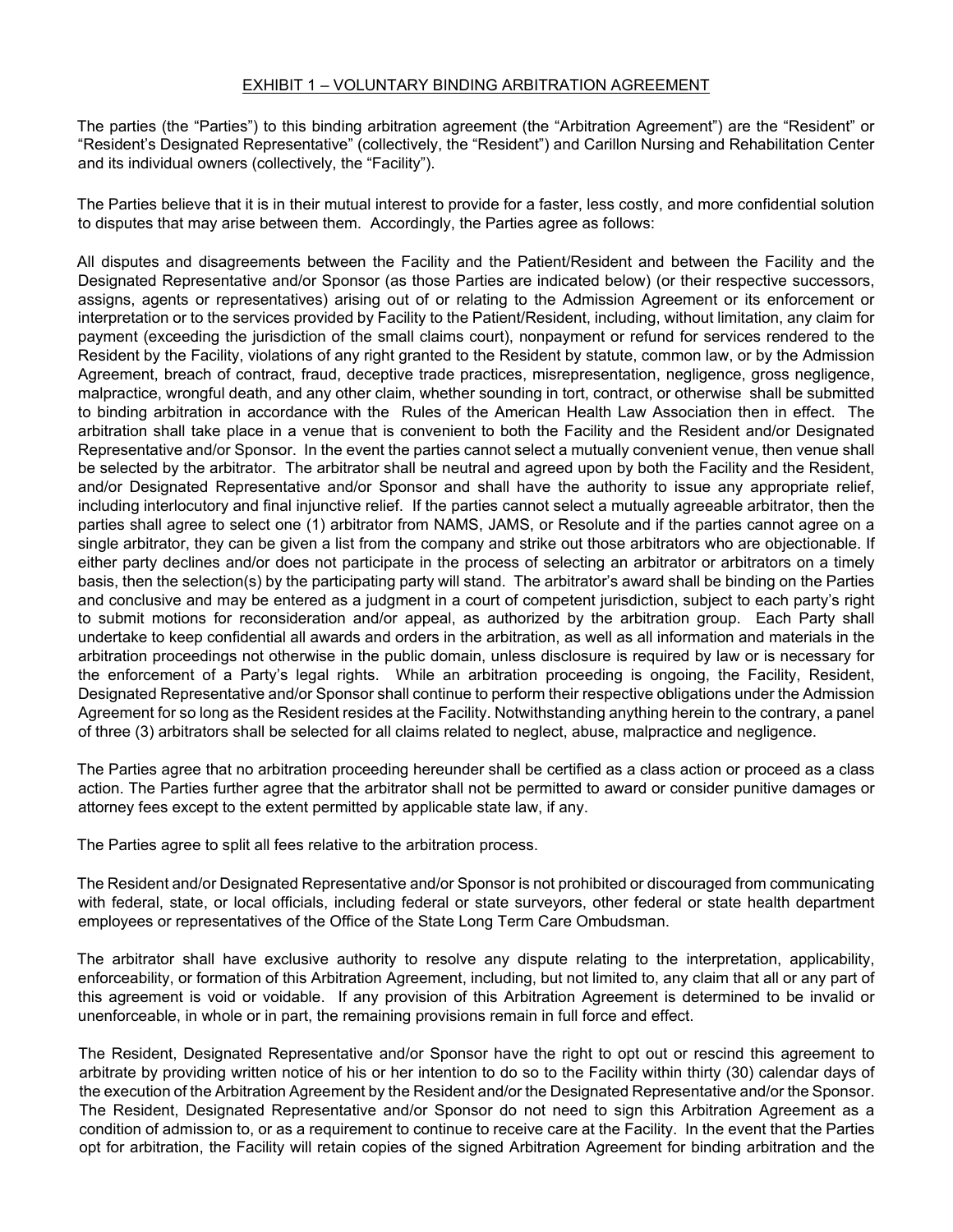arbitrator's final decision for five years after the resolution of any dispute resolved through arbitration and make the documents available or inspection upon request by CMS or its designee.

**This Arbitration Agreement does not constitute a waiver of any immunities provided to the Facility by operation of law, including but not limited to New York Public Health Law Section 3082.** 

**By opting to participate in binding Arbitration, the undersigned acknowledge that he/she/they are waiving the right to a trial by jury or a judge in a court of law, except for small claims court matters.**

**BY SIGNING BELOW, THE UNDERSIGNED ACCEPT, AGREE, AND ACKNOWLEDGE THEIR UNDERSTANDING OF THIS AGREEMENT TO ARBITRATE AND CONFIRM THAT THIS AGREEMENT TO ARBITRATE WAS EXPLAINED TO THE RESIDENT AND/OR DESIGNATED REPRESENTATIVE AND/OR SPONSOR IN A FORM AND MANNER THAT HE OR SHE UNDERSTANDS, INCLUDING IN A LANGUAGE THAT HE OR SHE UNDERSTANDS, AND THAT THE RESIDENT AND/ORDESIGNATED REPRESENTATIVE AND/OR SPONSOR ACKNOWLEDGES THAT HE OR SHE UNDERSTANDS THIS ABITRATION AGREEMENT.** 

| Date | Signature of RESIDENT*                             | <b>Print Name</b>                                                                                                       |
|------|----------------------------------------------------|-------------------------------------------------------------------------------------------------------------------------|
| Date | Signature of WITNESS                               | <b>Print Name</b>                                                                                                       |
|      |                                                    | * If Resident is unable to sign due to physical limitations, Resident should affix an "X" in the presence of a witness. |
| Date | Signature of DESIGNATED REPRESENTATIVE Print Name: |                                                                                                                         |
| Date | Signature of SPONSOR                               | <b>Print Name</b>                                                                                                       |
| Date | Signature of Translator                            | <b>Print Name</b>                                                                                                       |
|      | Initial if Translator Not Needed                   |                                                                                                                         |
|      | <b>CARILLON NURSING AND REHABILITATION CENTER</b>  |                                                                                                                         |
|      |                                                    |                                                                                                                         |

Date Signature of FACILITY'S REPRESENTATIVE Print Name and Title: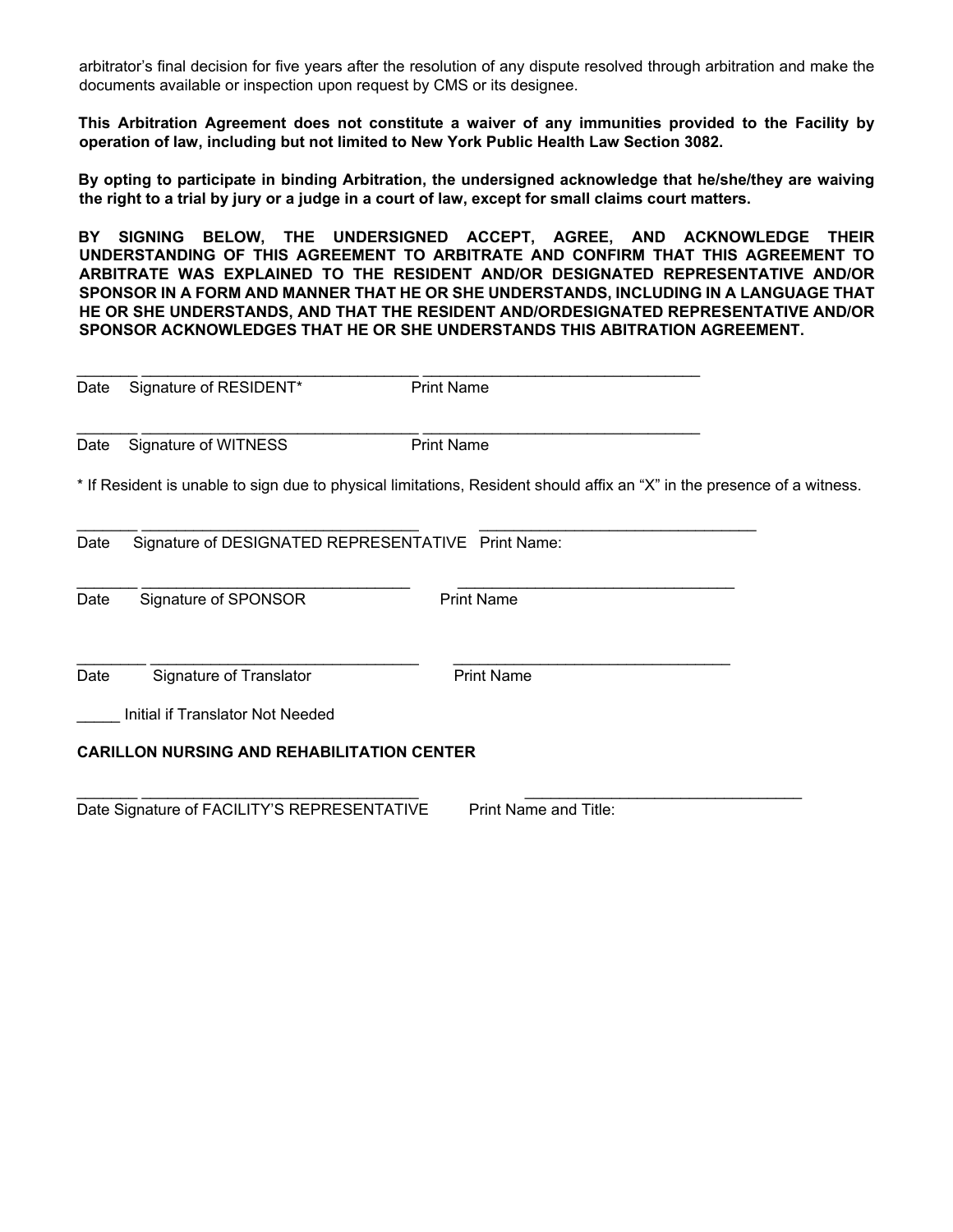#### **EXHIBIT 2**

#### **AGREEMENT TO ASSIST RESIDENT WITH FINANCIAL MATTERS**

#### **THIS DOCUMENT CONSTITUTES AN ENFORCEABLE CONTRACT BETWEEN THE RESIDENT'S FINANCIAL AGENT AND THE NURSING HOME. IF THERE IS ANYTHING IN THIS CONTRACT THAT YOU DO NOT UNDERSTAND, CONSULT AN ATTORNEY BEFORE SIGNING.**

AGREEMENT made on  $\qquad \qquad$  between CARILLON NURSING AND REHABILITATION CENTER (hereinafter referred to as the "Facility") and \_\_\_\_\_\_\_\_\_\_\_\_\_\_\_\_\_\_\_\_\_\_\_\_\_\_\_ (hereinafter referred to as the "Financial Agent,") residing at \_\_\_\_\_\_\_\_\_\_\_\_\_\_\_\_\_\_\_\_\_\_\_\_\_\_\_\_\_ \_\_\_\_\_\_\_\_\_\_\_\_\_\_\_\_\_\_\_\_\_\_\_\_\_\_\_\_\_\_\_\_\_\_\_\_\_\_\_\_\_\_\_\_\_\_\_\_\_\_\_\_\_\_, concerning the admission of (hereinafter referred to as the "Resident") to the Facility.

#### **1. THE FINANCIAL AGENT.**

- **1.1** A "FINANCIAL AGENT" is the Designated Representative and/or Sponsor of the Resident and is an individual that has legal access to the Resident's income, assets or resources that can be used to pay for the care provided by the Facility. A Resident may have more than one Financial Agent and the Facility is entitled pursuant to federal and state regulations to require each individual with such access to execute this Financial Agent Personal Agreement. An individual that has executed the Resident's Admission Agreement as the Designated Representative and/or Sponsor is also considered a Financial Agent.
- **1.2** "LEGAL ACCESS" may include, but is not limited to, being designated as the Resident's agent by a Power of Attorney, as a Representative Payee on the Resident's Pension or Social Security benefits, a joint-tenant on real property, a co-owner of personal property, joint account holder, appointment as a Guardian or Conservator.

#### **2. REPRESENTATIONS BY FINANCIAL AGENT.**

- **2.1** The Financial Agent acknowledges that the Resident has applied for admission at, or been admitted to, the Facility, subject to the Resident's obligation under the Admission Agreement to ensure continuity of payment out of the Resident's income, assets and resources.
- **2.2** The Financial Agent acknowledges that the Resident directs the Financial Agent to comply with the Resident's obligations under the Admission Agreement, including the obligation to safeguard the Resident's income, assets and resources and to use them to pay for the Resident's care at the Facility.
- **2.3** The Financial Agent wishes to assist the Resident and to facilitate the Resident's admission to, or continued stay at, the Facility.

#### **3. OBLIGATIONS OF THE FINANCIAL AGENT.**

In consideration of the Facility's approval of the Resident's application for admission, or its retention of the Resident, and for other and further valuable consideration, the Financial Agent voluntarily agrees to provide the following assistance to the Facility:

**3.1** Without incurring the obligation to pay for the cost of the Resident's care from the Financial Agent's own funds, the Financial Agent personally agrees to use his/her access to the Resident's income,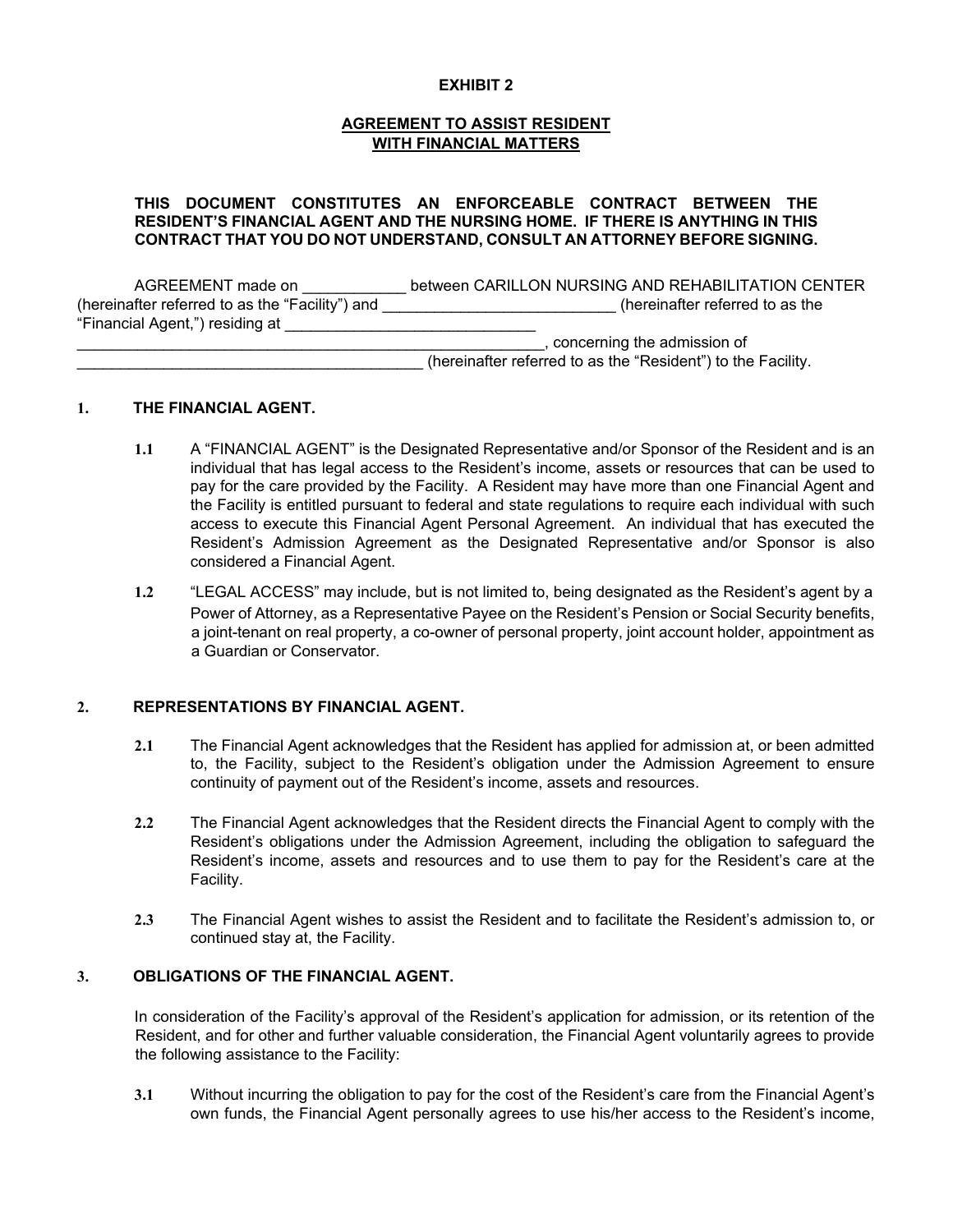assets and resources to aid the Resident in meeting his/her obligations under the terms of the Admission Agreement.

- **3.2** More specifically, the Financial Agent personally agrees to use his/her access to the Resident's income, assets or resources to ensure continued satisfaction of the Resident's payment obligations to the Facility and agrees not to use the Resident's income, assets or resources in such a way as to place the Facility in a position where it cannot receive payment from either the Resident's funds or Medicaid.
- **3.3** If the Resident applies for Medicaid benefits, the Financial Agent personally agrees to use his/her access to the Resident's income to ensure partial payment to the Facility, to the maximum extent possible, while the Medicaid application is pending.
- **3.4** If the Resident becomes Medicaid eligible, the Financial Agent personally agrees to ensure that the Facility is paid that portion of the monthly Medicaid rate which the Medicaid agency may direct the Resident to pay towards the cost of his/her care.
- **3.5** The Financial Agent personally agrees to assist in meeting the Resident's obligations under the Admission Agreement, if requested, by providing timely financial information and documentation of the Resident's income, assets, insurance information and documentation, and any documentation required under State or Federal Law (e.g. identification, citizenship or residency documentation when applying for Medicaid) to the extent that the Financial Agent has access to such information or documentation.
- **3.6** The Financial Agent personally agrees to pay damages to the Facility for any breach of his/her personal obligations as set forth in this Personal Agreement, including reasonable collection costs, including, but not limited to, collection agency fees and/or attorneys' fees, incurred by the Facility in enforcing the terms of this Financial Agent Personal Agreement.

#### **4. MISCELLANEOUS.**

This Financial Agent Personal Agreement shall be governed by and construed in accordance with the laws of the State of New York. Any dispute or litigation arising hereunder shall be submitted to the exclusive jurisdiction of the state courts in the County of Suffolk, State of New York or the United States District Court for the Eastern District of New York. Each party agrees to personal jurisdiction in such courts and waives any objection which he/she/it may have now or hereafter to the laying of the venue of such action or proceeding and irrevocably submits to the jurisdiction of any such court in any such suit, action or proceeding.

IN WITNESS WHEREOF, intending to be legally bound, the Financial Agent hereby executes this Personal Agreement for the benefit of the Resident.

| SIGNATURE OF FINANCIAL AGENT         | <b>DATE</b>                                                                                                                                                                                                 |
|--------------------------------------|-------------------------------------------------------------------------------------------------------------------------------------------------------------------------------------------------------------|
| PRINT NAME                           | <b>TYPE OF AGENCY</b><br>(e.g., Attorney-in-Fact (Power of Attorney),<br>Representative Payee on Pension or Social Security checks,<br>Joint Tenant on Real or Personal Property, Guardian,<br>Conservator) |
| SIGNATURE OF FACILITY REPRESENTATIVE | <b>DATE</b>                                                                                                                                                                                                 |